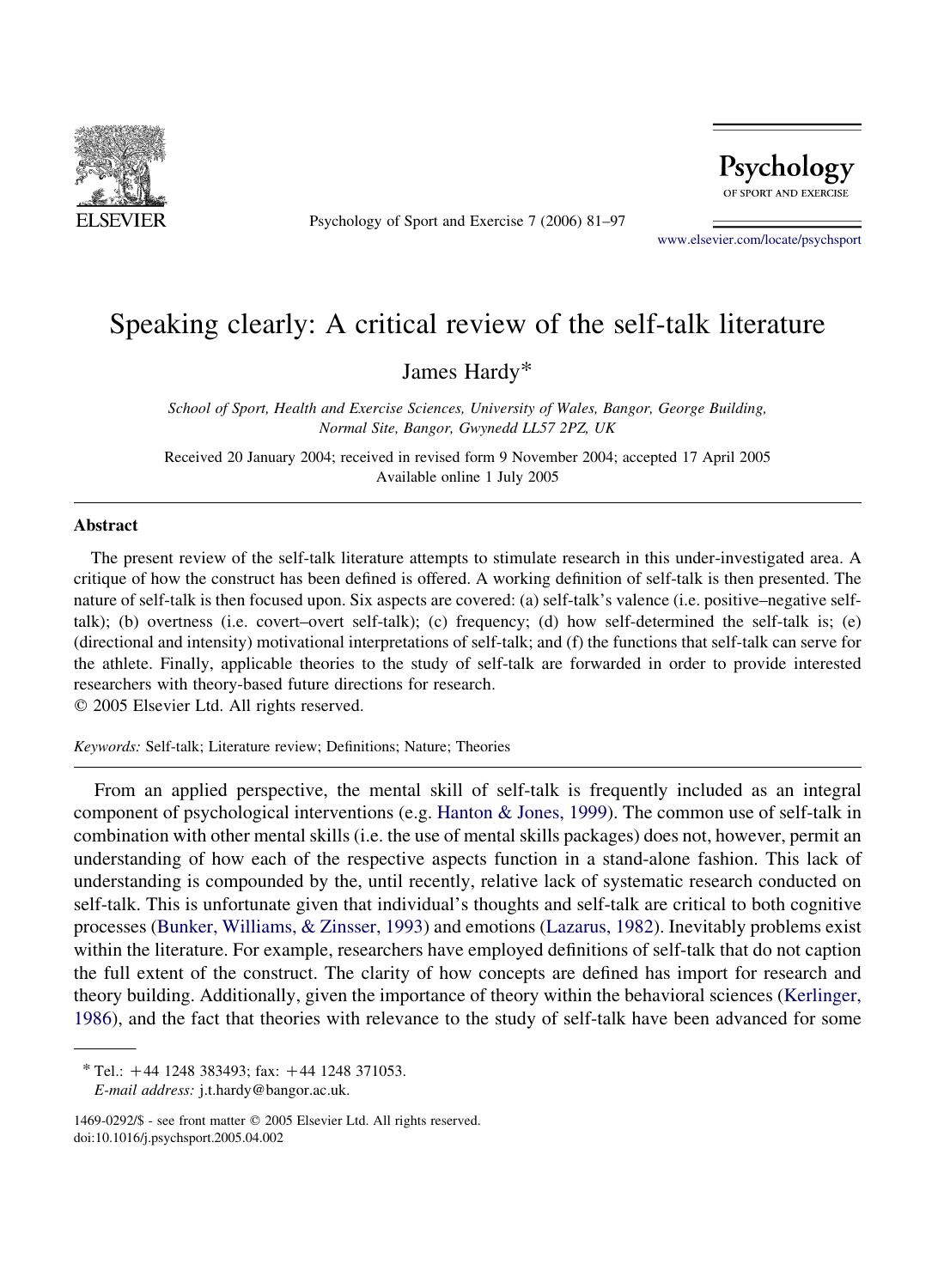time (e.g. [Landin, 1994\)](#page-15-0); the lack of theory-based research is disconcerting ([Hardy, Gammage, & Hall,](#page-15-0) [2001](#page-15-0)).

The overall aim of the literature review was to stimulate further interest and ultimately research on self-talk in both the sport and exercise domains. Given the limited development of the field, it was deemed prudent to offer an explicit comprehensive definition of self-talk as well as suitable future directions for researchers to pursue. To this end, three fundamental aspects pertinent to self-talk are covered: (a) definitions of self-talk; (b) the nature of self-talk; and (c) applicable theories to self-talk, with an emphasis on theories that have thus far not been offered as pertinent to the field.

## Self-talk defined

One of the cornerstones of the social sciences is the manner in which constructs are defined. Constitutive definitions in turn have serious implications for how the respective constructs are measured [\(Carron, Brawley, & Widmeyer, 1998](#page-14-0)); that is, how variables are operationally defined. As such, if one were interested in the nature of a variable it would be problematic, in conceptual terms, to measure the antecedents or consequences of the variable and not the variable itself. The relevance of this principle is especially apt to the topic of self-talk, and is highlighted in the proceeding section. Another definitionrelated concern is the use of imprecise definitions. The impact of using imprecise definitions has been seen in the imagery literature. Here, imprecise definitions of the 'internal imagery' lead to the confounding of the internal visual imagery perspective with kinesthetic imagery (see [White & Hardy,](#page-16-0) [1995](#page-16-0)). As a result, key aspects of previously employed definitions of self-talk will also be highlighted.

## Global definitions

As with other underdeveloped areas within sport psychology, numerous definitions with varying emphases have been forwarded in the self-talk literature. These definitions range from the more infrequently proposed combining of cognitive and behavioral aspects to the more common, purely cognitive based. [Theodorakis, Chroni, Laparidis, Bebestos, and Douma \(2001, p. 310\)](#page-16-0) illustrate an example of the former—"self-talk can be manifested in verbal or non-verbal ways, in the form of a word, a thought, a smile, a frown, etc. (Chroni, 1997)". This quote seemingly illustrates the importance of thorough and accurate constitutional definitions as the definition has apparently confounded the nature of self-talk with some of its consequences and/or associations (i.e. the non-verbal manifestations).

An example of an exclusively cognitive and frequently cited definition of self-talk originates from [Bunker et al. \(1993\).](#page-14-0) They viewed self-talk as "anytime you think about something, you are in a sense talking to yourself" (p. 226). As a result, Bunker et al. also saw self-talk as the key to cognitive control. As [Hardy, Jones, and Gould \(1996\)](#page-15-0) noted, this definition is rather vague and places an emphasis on thoughts in general, which makes the specific measurement of self-talk difficult. One reason for this is that such eclectic thought-oriented definitions include amongst other things, day dreams, mental imagery, and self-statements [\(Hardy, Gammage et al., 2001\)](#page-15-0). Although, arguably, such cognitions occur together, using Bunker et al.'s definitional stance self-statements may be confounded with other phenomenon such as, mental imagery. As such, an emphasis on self-statements alone would give a (much) more specific focus for self-talk researchers to begin to better understand the construct.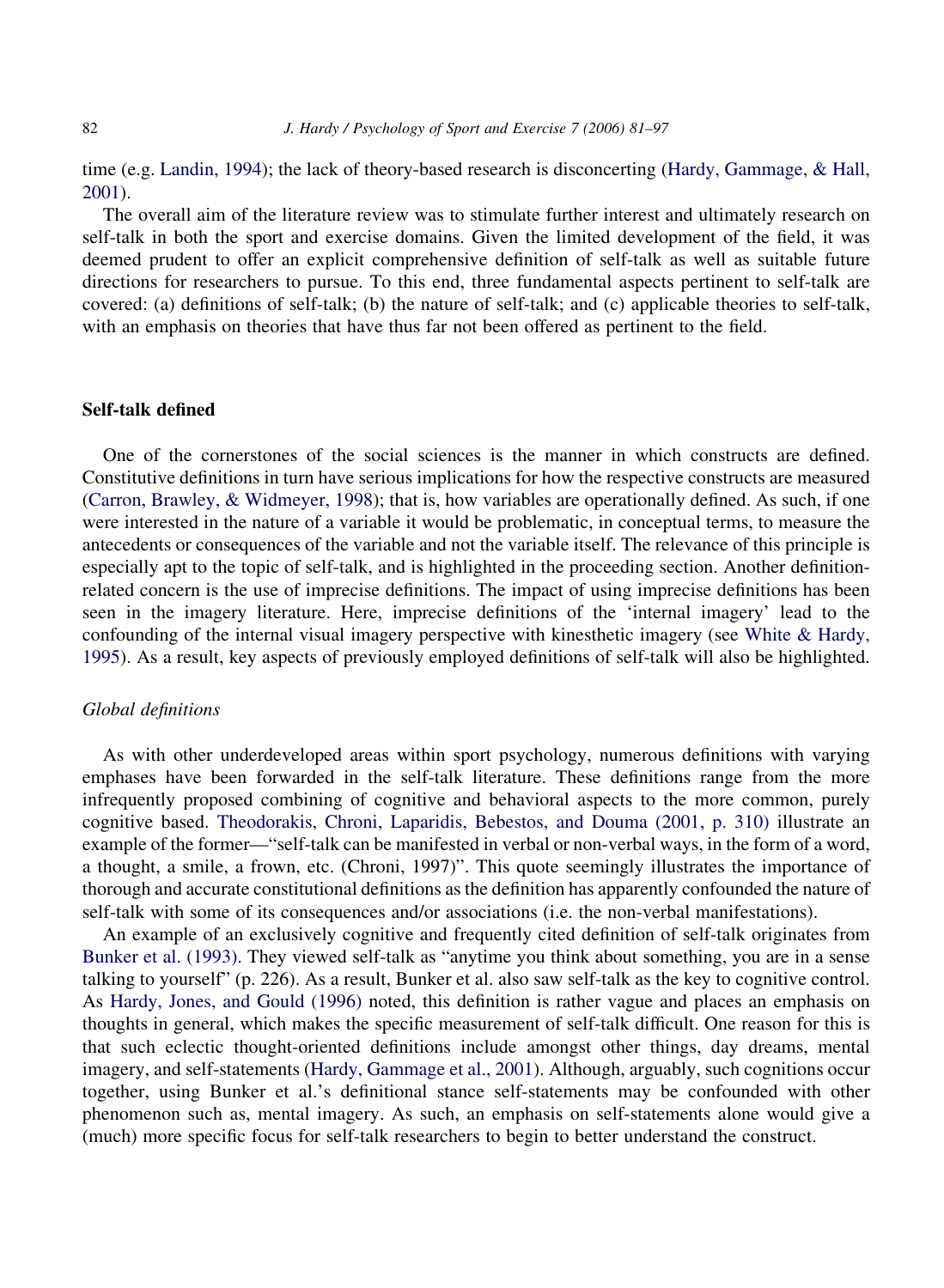# Self-statement oriented definitions

[Theodorakis, Weinberg, Natsis, Douma, and Kazakas \(2000\)](#page-16-0) defined self-talk as "what people say to themselves either out loud or as a small voice inside their head" (p. 254). Theodorakis et al.'s definition highlights two important aspects of self-talk. First, self-talk can be said either overtly or covertly. Second, self-talk is comprised of statements that are addressed to oneself and not to others. This latter aspect is worthy of extension. [Diaz \(1992\)](#page-14-0) noted that private speech (or overt self-talk) contrasts from social speech as private speech is typically defined "...as addressed to the self (not to others) for the purpose of self-regulation (rather than communication). As such, any study of private speech [and selftalk] involves a fundamental judgment regarding the social versus private intent of the speaker..." (p. 62). The distinction between social versus private intent is not always, however, unambiguous. For example, such judgments cannot be based solely on the speaker's expectation of a verbal response. Human communication takes on many and sometimes subtle forms, such as a nod of the head or a raise on an eyebrow.

Although [Theodorakis et al.'s \(2000\)](#page-16-0) definition of self-talk is certainly self-statement oriented, and thus an improvement on thought-oriented conceptualizations, it is probably a little simplistic, failing to identify the potential uses of self-talk. An alternative definition was offered by [Hackfort and](#page-14-0) [Schwenkmezger \(1993\).](#page-14-0) They proposed that self-talk was a "dialogue [through which] the individual interprets feelings and perceptions, regulates and changes evaluations and convictions, and gives him/herself instructions and reinforcement" (p. 355). This definition not only provides a selfstatement orientation, but also alludes to some of the uses of self-talk. One point raised by the definition is nonetheless worthy of discussion.

The term, talk, implies a conversation between at least two people; one speaking and one listening. The emphasis of the presence of two persons or two systems is not absent from [Hackfort and](#page-14-0) [Schwenkmezger's \(1993\)](#page-14-0) definition of self-talk, which explicitly includes the term dialogue within it. This implies that two systems pertain to self-talk, a generative component and an auditory or perceptual component. This is not an unusual conceptualization of self-talk. According to [MacKay \(1992\)](#page-15-0), evidence supports the proposal that the generative component of self-talk is not exclusively articulatory in nature. That is, it is neither exclusively comprised of muscles responsible for the speech function of the lips and tongue, nor the deeper organs involved in speech, such as the lungs. In addition to the articulatory aspect of the generative system are the more theoretical and abstract, phonological units of self-talk, responsible for sound and language. From a hierarchically perspective, the phonological units are superior to the articulatory aspects. As such, it is possible that the phonological units govern the articulatory units involved in the generation of self-talk.

With regard to the perceptual component of self-talk, this system is particularly relevant to inner speech or covert self-talk. This is because the perceptual system is akin to an 'inner ear' able to detect statements made using a small voice in one's head. However, it has been argued that the two systems; generative and perceptual, are in actuality inseparable [\(MacKay, 1992](#page-15-0)). For example, it could be argued that if an athlete has generated self-talk then there is no need for that athlete to employ a perceptual system in order to detect their self-statements, as it was that athlete who had originally generated the self-talk. Therefore, they would already know what they said to themselves.

A fundamental implication that can be gleaned from the above discussion of what should and should not be designated as self-talk is that it may be more correct to refer to the phenomenon as self-statements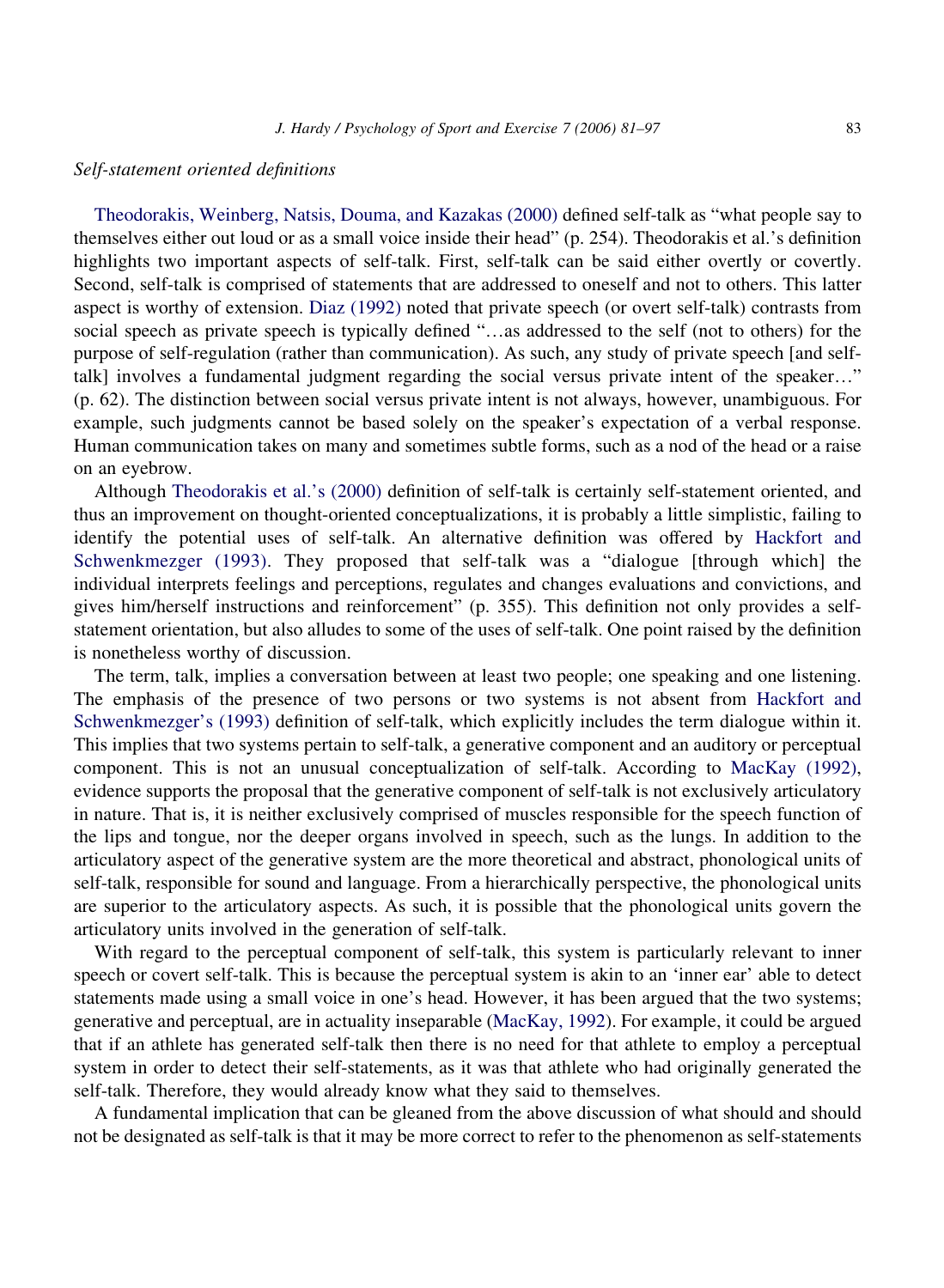or verbalizations as opposed to self-talk. However, in order to aid the reader's comprehension by keeping in line with previous literature, the term self-talk is utilized in the proceeding sections.

## A working definition of self-talk

It is comparatively easier to 'knock down' previously employed definitions of self-talk than to 'build' an improved working definition. Researchers should, however, strive to expand upon respective knowledge bases in order to increase our understanding of particular areas—self-talk is one such example. Thus, it is suggested that researchers would do well to describe self-talk along the following guidelines. Self-talk should be defined as: (a) verbalizations or statements addressed to the self; (b) multidimensional in nature; (c) having interpretive elements association with the content of statements employed; (d) is somewhat dynamic; and (e) serving at least two functions; instructional and motivational, for the athlete. It should be noted, however, that as our knowledge of socially constructed variables, such as self-talk, changes over time, it is extremely likely that the above guidelines (concerned with how to define the variable) will also need modification. A supportive argument for the first aspect of self-talk has already been presented. Support for each of the other aforementioned aspects will be presented in Section 2.

# Nature of self-talk

A second fundamental aspect to forming a clear understanding of the potential applied implications of self-talk interventions is to comprehend the nature of self-talk. To this end, two decades ago, [Van](#page-16-0) [Noorde \(1984\)](#page-16-0) noted that there are numerous dimensions association with self-talk (in general), and more specifically in the sporting domain. It is perhaps because of self-talk's diversity that it has received little concerted attention from researchers (see [Van Raalte, Brewer, Rivera, & Petitpas, 1994; Van Raalte](#page-16-0) [et al., 1995; Van Raalte, Cornelius, Brewer, & Hatton, 2000](#page-16-0); work for an exception). As a result, the current section of this review forwards six aspects to the nature of self-talk in order to offer some clarity about what exactly self-talk is. It should be noted that although each of the aspects are present separately, substantial overlap between aspects exists.

# Valence dimension

The first aspect of self-talk, its valence, is concerned with the content of self-talk and is anchored with the bi-polar descriptors of positive and negative self-talk. This dimension of self-talk has received much more research emphasis than any other aspect of self-talk, although it has yet to be demonstrated that it is the most important dimension. On the one hand, self-talk that is said as a form of praise ([Moran, 1996](#page-15-0)), and helps keep the athlete's focus of attention in the present, not on past errors or the distant future is commonly termed positive self-talk ([Weinberg, 1988](#page-16-0)). On the other hand, self-talk that is said as a form of criticism ([Moran, 1996](#page-15-0)), and "... that gets in the way because it is inappropriate, irrational, counterproductive, or anxiety-producing is called negative self-talk" [\(Theodorakis et al., 2000, p. 254](#page-16-0)). It is evident that these definitions imply two different aspects. [Moran's \(1996\)](#page-15-0) view places an emphasis on encouragement, a process-related variable as well as the content of self-talk. The alternative perspective, however, implies performance, an outcome-related variable; specifically, positive self-talk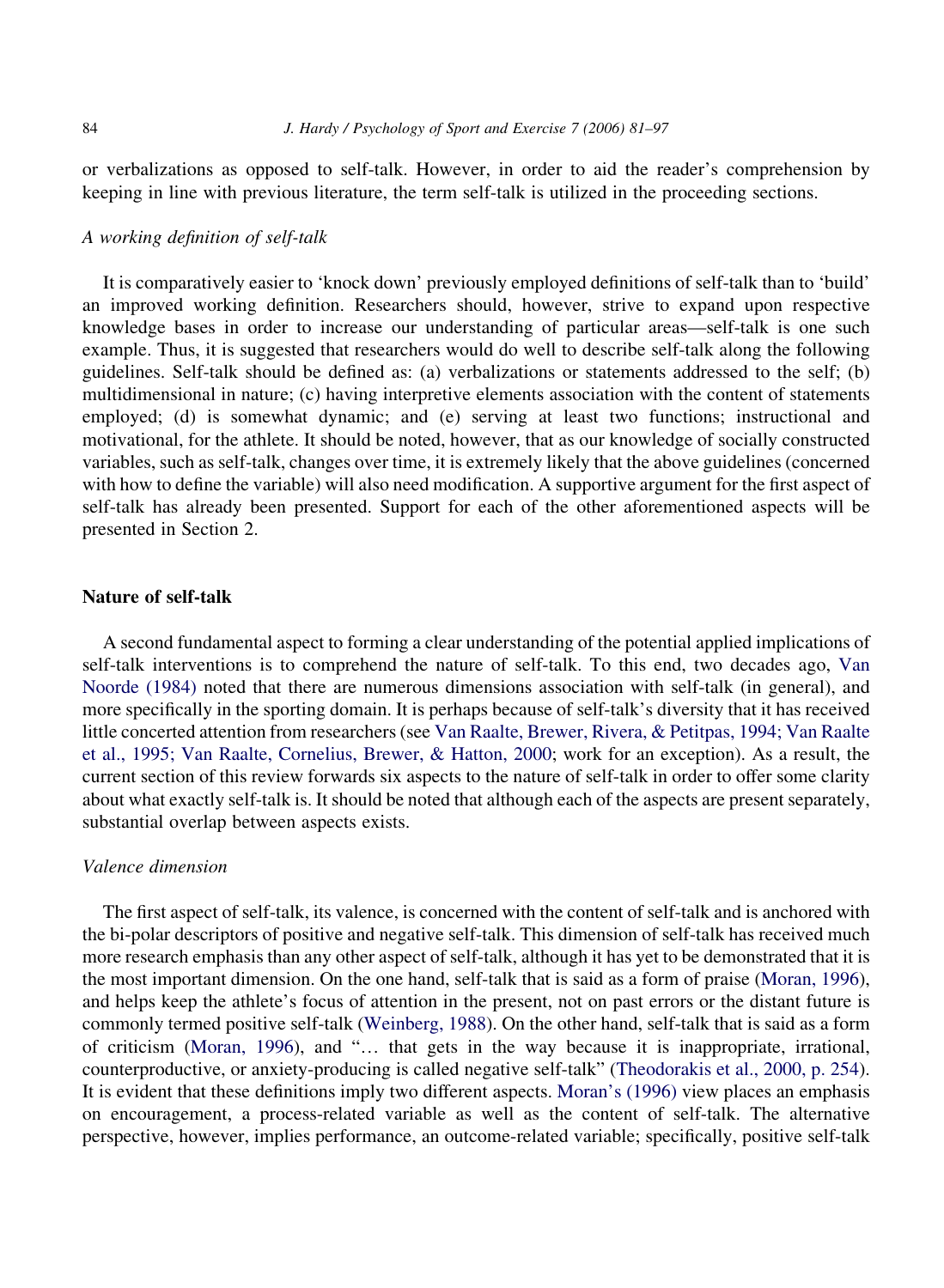assisting and negative self-talk hindering performance. The alternative perspective is thus broader in its focus, allowing for the inclusion of statements of encouragement as well as instruction, which may enhance performance but not motivation directly. Consequently, it may be better to refer to the alternative broad approach to defining positive and negative self-talk as facilitative and debilitative selftalk [\(Peters & Williams, 2003\)](#page-16-0). While the emphasis on performance may not be the most appropriate way in which to view positive and negative self-talk, previous research has predominately focused on the effects of positive versus negative self-talk on performance levels.

Research that has examined the effect of positive and negative self-talk has produced varied and equivocal support for the use of positive self-talk. Stronger support for the use of positive self-talk to aid performance has been generated from laboratory based studies, as opposed to field based studies [\(Hardy](#page-15-0) [et al., 1996\)](#page-15-0). For example, a survey-based study by [Highlen and Bennett \(1983: Study 1\)](#page-15-0) offered some evidence contrary to the strongly held belief that positive self-talk leads to performance improvements. Elite divers' use of positive self-talk helped discriminate between qualifiers and non-qualifiers for the Canadian Pan Am diving team; non-qualifiers used more positive self-talk than qualifiers. It should be noted, however, that this finding was based on a small sample and was not replicated with a sample of elite wrestlers (Study 2). Conversely, [Van Raalte et al.'s \(1995\)](#page-16-0) experimental study replicated [Dagrou,](#page-14-0) [Gauvin, and Halliwell's \(1992\)](#page-14-0) finding that a positive self-talk group significantly outperformed a negative self-talk and control group on a dart-throwing task.

Within the sport literature, an alternative approach to the use of survey and experimental-based studies in order to examine the effects of positive and negative self-talk on performance has been to utilize direct observation. [Van Raalte et al. \(1994\)](#page-16-0) assessed youth tennis players' use of audible or overt self-talk during competitive matches via the Self-Talk and Gestures Rating Scale (STAGRS). Although it was found that match winners used less negative self-talk than match losers, winners and losers did not differ on the use of positive self-talk. The lack of a significant positive self-talk–performance relationship may be accounted for by Van Raalte et al.'s suggestion that positive self-talk is more likely to be internalized than negative self-talk and as such, was not audible and thus not measured. Further analysis of the tennis data suggested that differences in the use of self-talk between winners and losers were not due to the manner in which they generated self-talk, but rather the manner in which they responded to it.

The STAGRS was employed in a subsequent investigation with an adult tennis player sample which examined the antecedents and consequences of self-talk [\(Van Raalte et al., 2000](#page-16-0)). With regard to the antecedents of self-talk, it was found that losing a point and receiving serve contributed to an increase in the use of positive self-talk, whereas losing a point and serving contributed to an increase in the use of negative self-talk. It was proposed that athletes utilized negative self-talk as a strategy to help express their dissatisfaction with poor performance. With regard to the prediction of performance following self-talk, it was found that for the large majority (15 out of 18) of tennis players positive self-talk was not related to the outcome of the following point. Similarly, point outcome could not be predicted by the use of negative self-talk for any of the tennis players sampled. This is somewhat suggestive that there is a significant performance–self-talk association but a non-significant self-talk–performance relationship. It is clear that closer inspection of the direction of the self-talk valence–performance relationship is warranted.

#### Overtness dimension

The second aspect of self-talk, its overtness has to some extent already been touched upon. This dimension of self-talk is concerned with how an athlete's self-statements are verbalized. At one extreme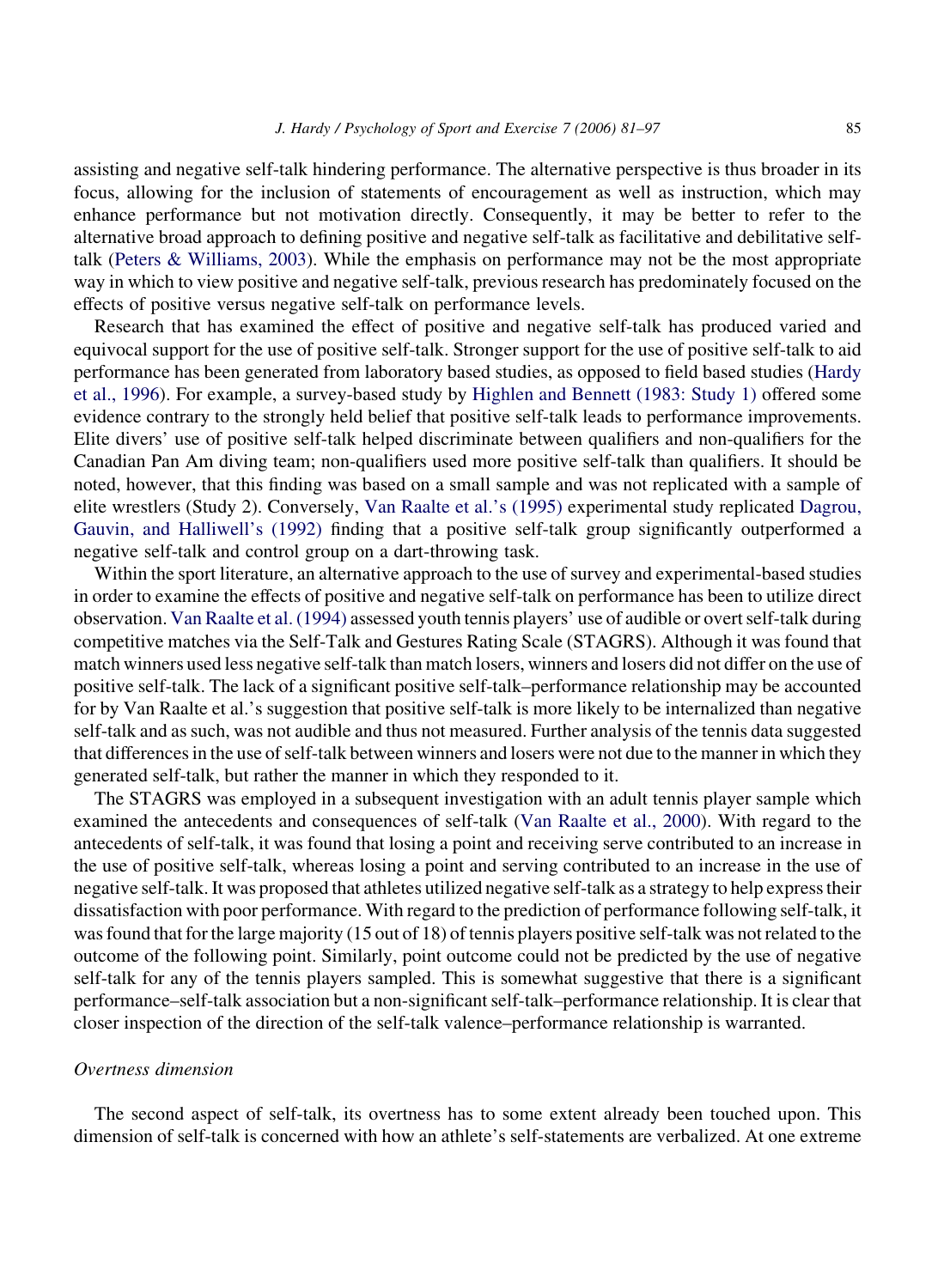of the bi-polar continuum, athletes may talk to themselves in a very overt fashion, similar to the type of self-talk investigated by [Van Raalte et al. \(1994, 2000\)](#page-16-0) with their observational technique. Overt, private speech or external self-talk as it is also referred to, is said in a manner that allows another individual to hear what was said. Covert, inner speech or internal self-talk is situated at the other extreme of the continuum. Covert self-talk is said using a small voice inside one's head, and so cannot be heard by another individual. To date there has not been a direct comparison between the effectiveness of overt and covert self-talk in the sport domain. A mainstream psychology finding, however, reported by [Hayes et al. \(1985\)](#page-15-0) suggests that coping self-statements in a laboratory setting were only effective when they were publicly known (i.e. overt). Hayes and colleagues proposed that this was because publicly known self-statements worked via the setting of social standards as opposed to self-standards. Thus, an overt coping self-statement "could have established a socially available standard against which their performance could be evaluated" (p. 202). Findings from the sport goal setting literature echo this result. A meta-analysis conducted by [Kyllo and Landers' \(1995\)](#page-15-0) on goal setting in sport and exercise found that public goals ( $ES = 0.79$ ) were found to have a significantly larger effect size than semi-private ( $ES = 0.20$ ) and private ( $ES = 0.06$ ) goals.

Based on the assumption that self-talk is comprised of both covert and overt forms of self-statements overlap between these two aspects exist. For example, the learning of sentences occurs at the same rate and in a similar pattern regardless of whether the self-talk is said overtly or covertly ([MacKay, 1992](#page-15-0)). There are, however, some interesting and peculiar differences between these two forms of self-talk. From an articulatory standpoint, there are numerous examples of divergence. For example, acoustic aspects to overt self-talk are seemingly absent from covert self-talk [\(MacKay, 1992](#page-15-0)). As such, [MacKay](#page-15-0) [\(1992\)](#page-15-0) suggested that an individual employing overt self-talk is able to alter the pitch and volume of their statements, however, this is not the case for covert self-talk. Similarly, an individual using overt self-talk is able to successfully impersonate another whereas this is not case for an individual employing covert self-talk. A final illustration of the differences between overt and covert self-talk is the effect of 'tongue twisters'. An individual saying the common British tongue twister, 'Red lorry, yellow lorry' repeated and with enough speed will eventually produce the expected tongue twister effect. If, however, the individual says the same phrase covertly, the tongue twisting effects are not as easily induced. It has been proposed that such findings are indicative of structural composition differences for the respective forms of self-talk. Specifically, that overt self-talk has a much larger articulatory component as compared to covert self-talk, which is principally phonological in nature ([MacKay, 1992](#page-15-0)).

Returning to the sport self-talk literature; much of the research has not drawn the distinction between overt and covert self-talk (e.g. [Hardy, Hall, & Alexander, 2001](#page-15-0)). The limited number of studies that have drawn a distinction have tended to examine overt (e.g. [Van Raalte et al., 1994, 2000](#page-16-0)) and covert (e.g. [Hardy, Hall, Gibbs, & Greenslade, in press-b\)](#page-15-0) self-talk separately. As a result, the issue of which type of self-talk is most effective with regard to athletic performance has not, as yet, been investigated. From an applied perspective, closer examination of the overtness dimension would allow for a better understanding of the use and effects of overt and covert self-talk, which would in turn assist practitioners to devise effective self-talk interventions. Such an approach would be in line with [Carron's](#page-14-0) [\(1993\)](#page-14-0) promotion of theory and research informed practice.

#### Self-determined dimension

The third aspect of self-talk is concerned with how self-determined the statements used by an athlete are. This should not be confused with the term how self-generated self-talk is. If an athlete's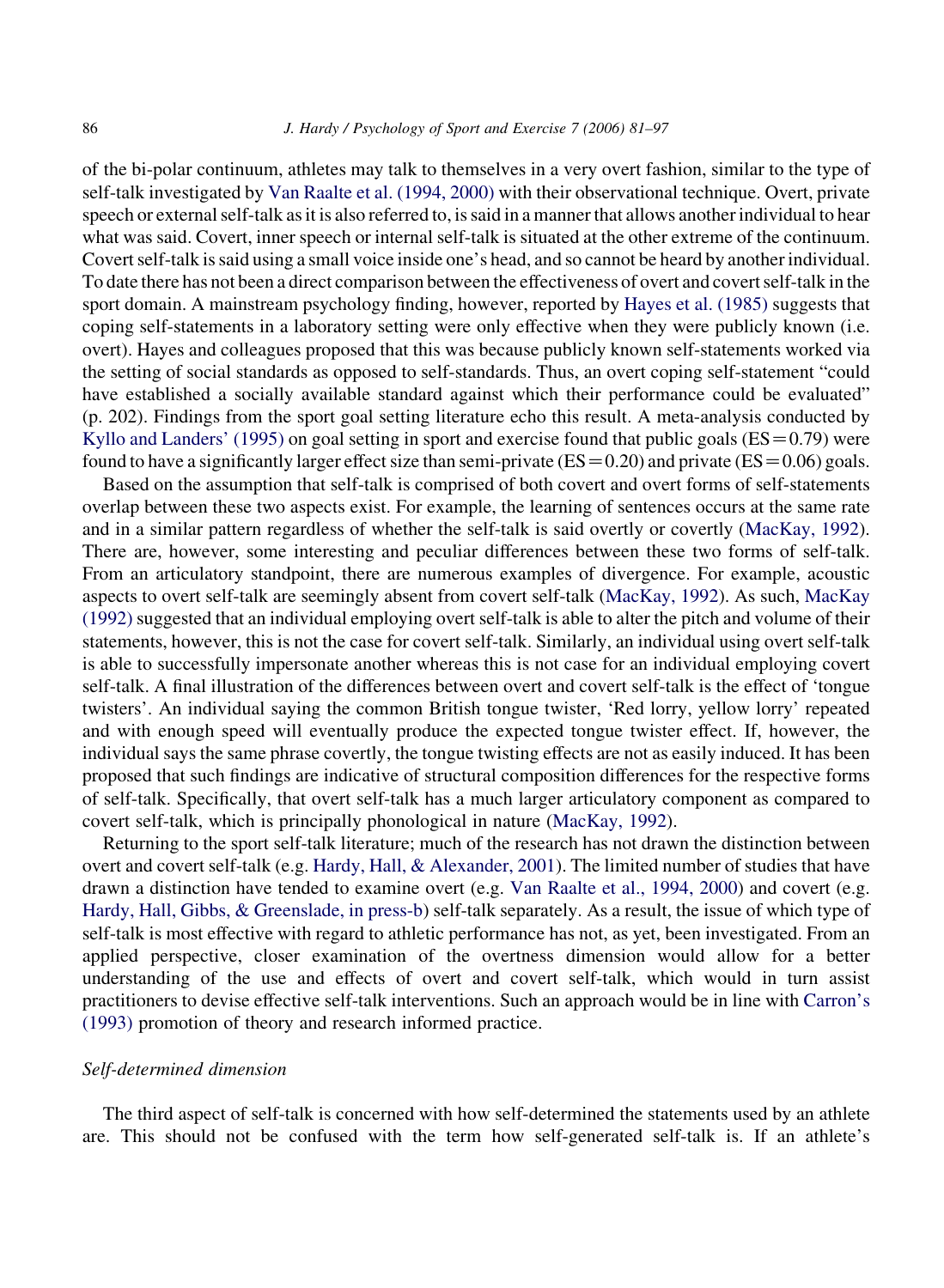verbalizations are self-talk, they are also self-generated. As such, the self-determined dimension of selftalk can be conceptualized with 'assigned' and 'freely chosen' representing anchors of the continuum. The former signifies self-statements generated with absolutely no self-determined control over them, whereas the latter represents self-talk that is completely determined by the athlete, and as a result, occurs in a natural manner. It may be possible that with practice an athlete's perception of assigned self-talk changes to a perception that their self-talk is now at the opposite end of the self-determined continuum. Assigned self-talk has been most frequently employed in laboratory studies (e.g. [Dagrou et al., 1992;](#page-14-0) [Theodorakis et al., 2000; Van Raalte et al., 1995](#page-14-0)) in order to allow the experimenter control over the content of self-statements utilized by the subjects. There has been at least one case, however, when selfselected self-talk treatment groups were employed in an experimental study design. [Harvey, Van Raalte,](#page-15-0) [and Brewer \(2002\)](#page-15-0) randomly assigned 80 golfers to three treatment groups and one control group. Group members were given a list of self-statements corresponding to their respective instructional, positive, and negative self-talk treatments, in order to give some choice regarding which statements they could utilize. The pitching performance of the instructional self-talk group was significantly more consistent than the negative self-talk and control groups. No group differences emerged for shot accuracy. It is possible, however, that improved accuracy might have been detected with a more sensitive singlesubject design [\(Greenspan & Feltz, 1989](#page-14-0)).

Alternatively, it is feasible that athletes can employ assigned self-talk in naturalistic settings; for example, performance enhancement in specific tennis [\(Landin & Hebert, 1999\)](#page-15-0) and basketball [\(Perkos, Theodorakis,](#page-16-0) [& Chroni, 2002\)](#page-16-0) skills has been associated with self-talk interventions conducted by sport psychology practitioners. It is more likely, however, that in naturalistic settings athletes would most frequently utilize self-talk determined by the self. For example, [Rushall, Hall, Roux, Sasseville, and Rushall \(1988\)](#page-16-0) allowed elite cross-country skiers to develop their own task-relevant, mood and positive self-talk statements; performance improvements in excess of 3% were associated with the use of such statements.

Although there has not been a direct comparison as to whether assigned or freely determined self-talk is most effective, it can be inferred from [Deci and Ryan's \(1985\)](#page-14-0) Cognitive Evaluation Theory that selftalk, freely determined by the athlete might have the greatest motivational influence. This theory proposes that humans have an inherent drive to feel personally competent and self-determinant and that individuals' feeling of self-determination for their actions is related to their perceptions of choice. Thus, self-talk chosen by athletes should have positive effects on their levels of intrinsic motivation. This is an important point when one considers that athletes report issues surrounding their ability to adhere to mental skills interventions [\(Bull, 1991](#page-14-0)) and [Theodorakis et al. \(2000\)](#page-16-0) suggested that athletes may need time and practice to completely learn how to most effectively use verbal cues. When considered in concert with [Palmer's \(1992\)](#page-16-0) suggestion that coaches should have an active role in the generation of task dependent verbal cues (due to their greater level of expertise), application of Cognitive Evaluation Theory would dictate that the development of the most effective verbal cues should include the collaboration of the coach, sport psychology practitioner, plus the athlete.

## Motivational interpretation dimension

Drawing from the competitive anxiety literature which has examined the intensity, directional interpretation and frequency of anxiety related symptoms (e.g. [Jones, Swain, & Hardy, 1993](#page-15-0)), the motivational interpretation dimension has links with the directional interpretation aspect of anxiety. As such, it is concerned with the evaluation of whether individuals view their self-talk as de-motivating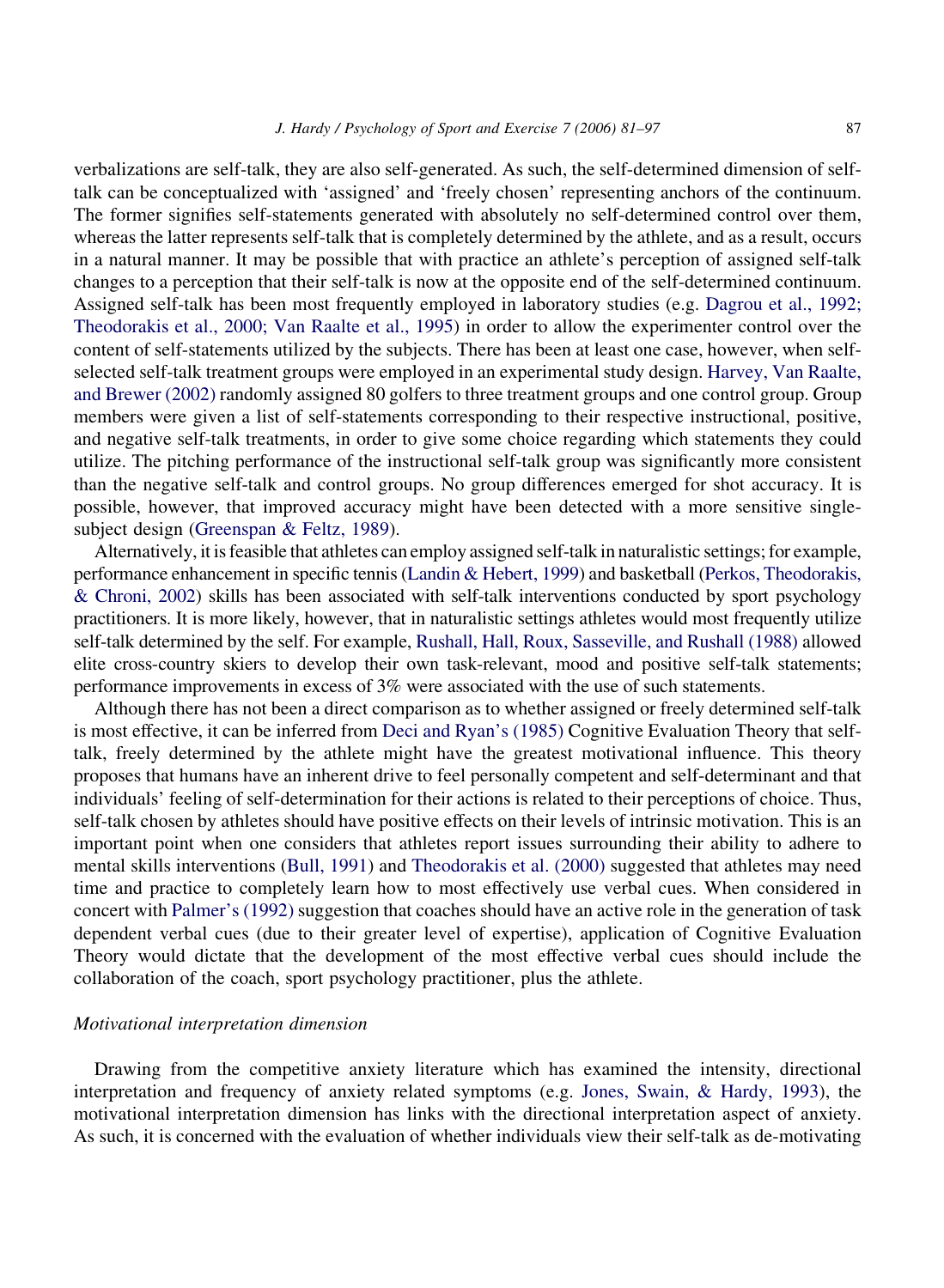or motivating for themselves [\(Hardy, Hall et al., 2001](#page-15-0)). High school athletes have reported interpreting their self-talk to be significantly more motivating for themselves immediately prior to competition than immediately prior to practice ([Hardy, Hall et al., 2001\)](#page-15-0). The same study found the directional interpretation dimension to be positive and moderately related to self-talk's valence dimension although some athletes were found to interpret their negative self-talk to be motivating for themselves. [Goodhart's](#page-14-0) [\(1986\)](#page-14-0) explanation for her negative self-statement group's performance improvement, as being predominantly motivational and [Van Raalte et al.'s \(1995\)](#page-16-0) negative self-talk group's higher future expectations findings, offer limited support for this latter finding. Furthermore, a positive weak bivariate correlation between directional interpretation of self-talk and self-efficacy to perform an endurancebased sit-up task has been found [\(Hardy et al., in press-a\)](#page-15-0).

Although further examination of athletes' motivational interpretation of the content of their self-talk would almost certainly assist our limited understanding of how self-talk relates to motivation, to date, there is limited published research focusing on this issue.

## Functions of self-talk

Another aspect of self-talk that is connected to motivation revolves around the functions that self-talk might serve the athlete or, the reasons why an athlete might employ self-talk. The possible function of selftalk was one of the foci of a qualitative study by [Hardy, Gammage et al. \(2001\)](#page-15-0). Athletes reported using self-talk for two main instructional and motivational reasons or functions. [Theodorakis et al. \(2000\)](#page-16-0) and Hatzigeorgiadis, Theodorakis, and Zourbanos (2004) offer some additional support for this broad classification of self-talk. Both projects found that the performance of relatively fine motor tasks requiring skill, timing, and accuracy was enhanced to a greater extent by instructional self-talk, focusing on the technical aspects of performance, than motivational self-talk. Some support for the use of motivational over instructional self-talk with gross motor skills has also been generated by Hatzigeorgiadis et al. These two broad functions can, however, be further refined into two more specific instructional functions—skills and strategy related, and three more specific motivational functions—arousal, mastery, and drive ([Hardy,](#page-15-0) [Gammage et al., 2001](#page-15-0)). The motivational arousal function refers to the use of self-talk to assist in psyching up, relaxation, and the control of arousal levels. The motivational mastery function is related to mental toughness, focus, confidence, and mental preparation—all required to successfully master challenging circumstances. The motivational drive function is somewhat more nebulous in nature than the other two motivational functions. It is concerned with assisting the athlete keep on course to achieve their goals. Consequently, this function is associated with maintaining or increasing drive and effort levels.

Preliminary findings regarding athletes' use of the functions of self-talk suggest that performers utilize each of the functions reasonably frequently and that an increased employment of virtually all functions is present in conjunction with competition as compared to the practice setting ([Hardy, Hall, & Hardy, in](#page-15-0) [press-b](#page-15-0)). It was suggested that this might be due to athletes utilizing self-talk to offer additional guidance and motivation when their cognitive resources are reduced in association with the competitive setting.

#### Frequency dimension

The final aspect of self-talk, its frequency has overlap to each of the aforementioned aspects of selftalk. The frequency of self-talk is concerned with how often the individual employs self-talk, anchored by the terms 'never/not at all' and 'always/all the time'. Previous research has found that successful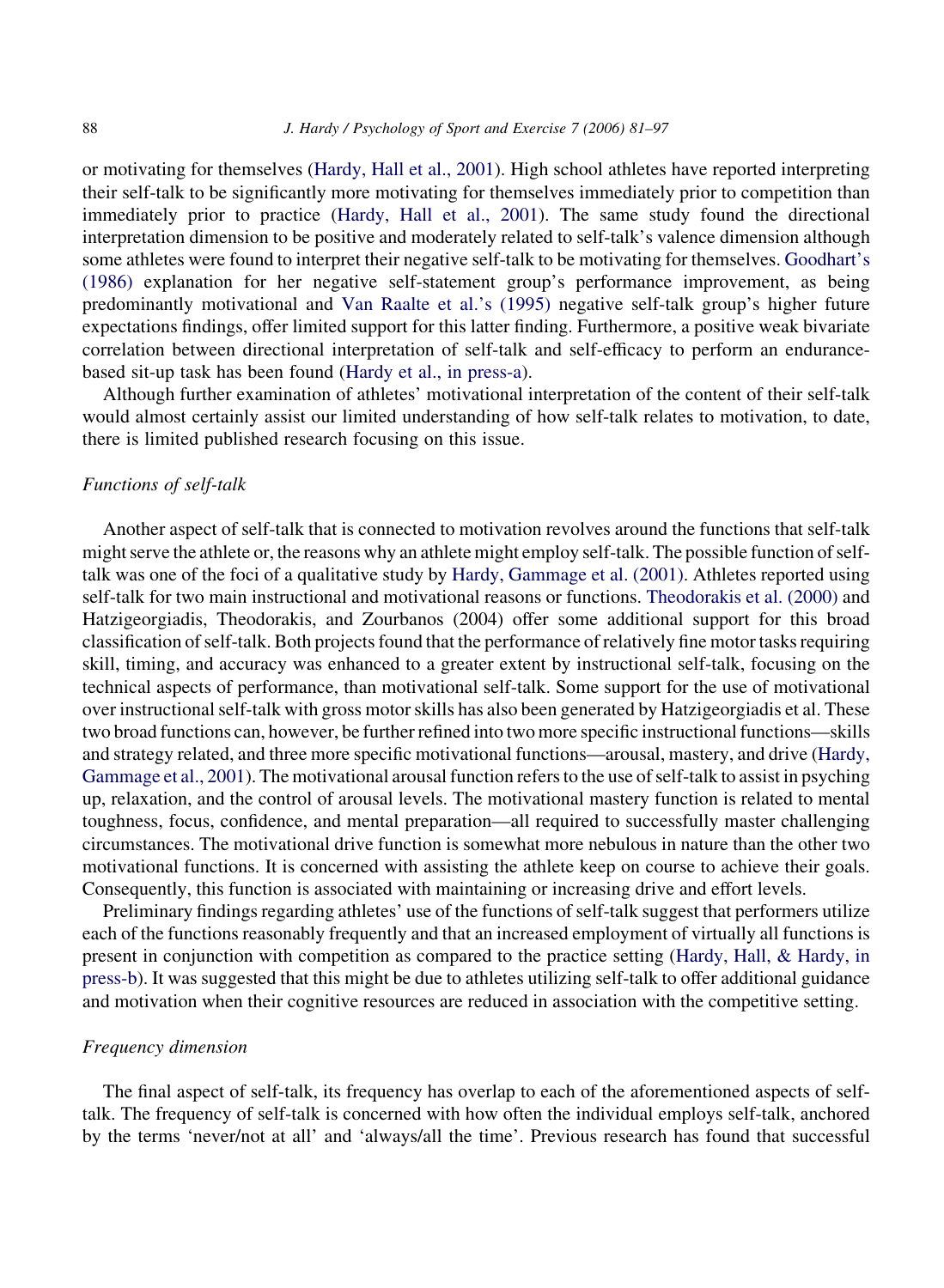athletes may use more self-talk than unsuccessful athletes. Specifically, [Mahoney and Avener \(1977\)](#page-15-0) found that male gymnasts that qualified for the US Olympic team reported a greater use of self-talk in competition and practice than those gymnasts that did not qualify for the Olympics. The frequency with which athletes employ self-talk has also been found to increase across phases of the season (i.e. offseason to early competitive-season to late competitive-season) ([Hardy, Hall, & Hardy, 2004\)](#page-15-0), and temporal phase of practice/competition (i.e. before to during to after) ([Hardy et al., in press-b\)](#page-15-0). Taken together the above findings suggest that there is a dynamic aspect to self-talk.

As in other areas of sport psychology (e.g. athletes' reported imagery use), previous self-talk research has more commonly combined the frequency dimension with other self-talk dimensions, especially valence (e.g. [Van Raalte et al., 1994\)](#page-16-0). This has been carried out in order to gain a more detailed picture of athletes' use of self-talk. Within experimental studies, self-talk frequency is commonly assessed as part of a post-manipulation check protocol (e.g. [Theodorakis et al., 2000\)](#page-16-0). Nonetheless, only one study to date has explicitly examined the potential moderating effect of self-talk frequency. [Hardy, Hardy, and](#page-15-0) [Hall \(2001\)](#page-15-0) found that self-talk frequency significantly moderated self-talk valence's relationships with perceived exertion and performance. The interaction between the self-talk variables was, however, quite modest in strength. Hardy and co-workers demonstrated that increasing exertion and performance was associated with an increasing use of negative self-talk. This was counter to their a priori hypotheses. It was suggested that mood was a covariate that may help explain their findings. The exercise psychology literature suggests that the harder an individual works, the more negative their mood becomes (e.g. [Parfitt, Eston, & Connolly, 1996; Parfitt, Markland, & Holmes, 1994\)](#page-16-0). Negative affect has been found to be related to the use of negative self-talk ([Hardy, Hall et al., 2001\)](#page-15-0). Thus, the direction of self-talk's relationships with exertion and performance may be reversed. Limited support for this proposal comes from [Van Raalte et al.'s \(2000\)](#page-16-0) study. They found a stronger relationship with tennis performance as an antecedent of self-talk than a consequence.

An issue hinted out by [Hardy, Hardy et al.'s \(2001\)](#page-15-0) moderation finding that also has substantial importance for the practitioner focuses on if it is possible for an athlete to use self-talk too often. This has been popularly referred to as 'paralysis by analysis'. Perhaps more importantly, research on the 'conscious processing hypothesis' [\(Masters, 1992](#page-15-0)) and the role of implicit learning in the sport psychology literature suggests that the use of explicit rules, which can be extremely similar to instructional self-statements, can be detrimental to the performance of motor skills under pressure (see [Masters, 2000](#page-15-0) for a review). In support for the proposition that too much self-talk may be a problem, research conducted by [Jackson and Wilson \(1999\)](#page-15-0) suggested that the use of a single as opposed to three swing thoughts, can reduce the negative effects of stress on putting performance. It should be pointed out, however, although the actual number of self-statements employed by an athlete may disrupt motor performance, the nature of the self-statements utilized might be expected to have greater influence over motor performance. For example, the previously mentioned research is most closely approximated to instructional self-talk. Thus, while increasing frequency of instructional self-talk use may (under certain circumstances) lead to a drop in performance; this may not apply to increasing utilization of motivational self-talk. It is recommended that future research explicitly address this issue as well as examine the role of the self-talk frequency dimension in general.

An overview of the nature-related components of self-talk illustrates diversity. The majority of selftalk research has tended to focus on the content of self-talk (i.e. positive and negative self-talk). It should be evident, however, that there are numerous alternative ways to classify self-talk. In fact, [Diaz \(1992\)](#page-14-0) warns against an over reliance on the exclusive examination of the content of self-talk. One reason for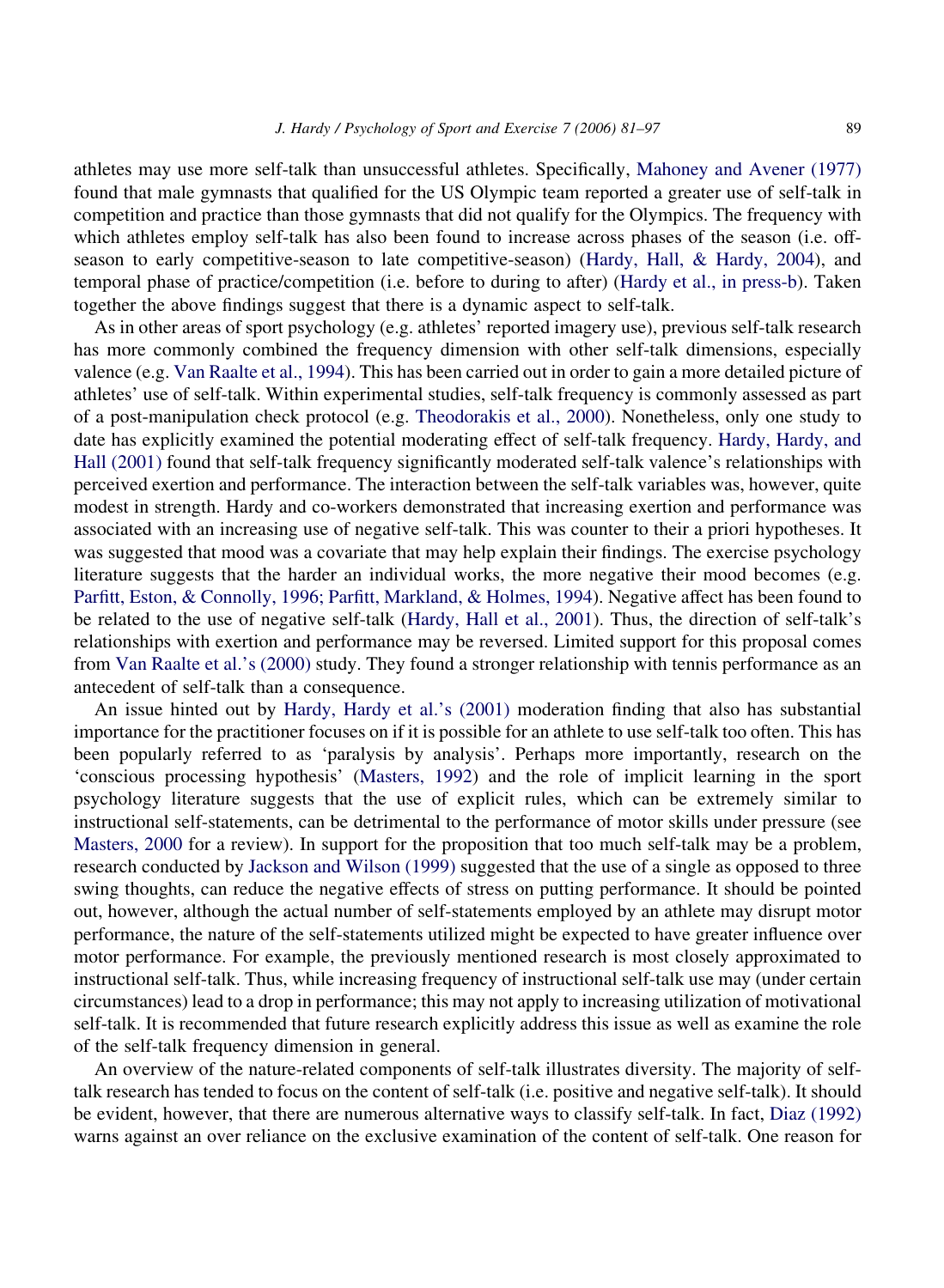this is that one cannot make inferences from the content of self-statements about their relevance to task performance ([Diaz, 1992\)](#page-14-0).

In summary, it should be remembered that although each of the six aspects presented has been discussed separately, this does not reflect the overlap and interaction between the elements. An illustration of the interaction between dimensions can be seen in the work of [Van Raalte et al.'s \(1994,](#page-16-0) [2000\)](#page-16-0) examination of the valence (positive and negative self-talk) and overtness (observable self-talk) dimensions. Moreover, to date there has generally been little attempt to directly compare the effectiveness of the self-talk categories found within the dimensions (e.g. the effectiveness of overt versus covert self-talk). Furthermore, the presentation of these components although intended to help clarify the nature of self-talk does not offer guidance with regard to basic applied questions such as, the composition of effective or appropriate self-talk, as well as the type of self-talk practitioners should encourage their athletes to use. It does, however, raise issues that future research should target. In particular, researchers are discouraged to focus exclusively on the issue of positive versus negative selftalk in order to better understand the multidimensionality of the self-talk.

## Applicable theories to understanding self-talk

Although [Kerlinger \(1986\)](#page-15-0) has argued that theory is critical to the research process in the behavioral sciences, the self-talk literature can be legitimately criticized for its lack of theory-based research. It is possible that this may help account for our current relative lack of understanding of the construct.

# Attentional underpinnings

Despite the fact that self-talk researchers have suggested for some time that the effects of self-talk may work through the focusing of individuals' attention (e.g. [Landin, 1994; Landin & Hebert, 1999;](#page-15-0) [Mallet & Hanrahan, 1997; Ziegler, 1987](#page-15-0)), limited research attention has been paid to this proposal. Nonetheless, the concept of attention has been studied from several perspectives in both the mainstream and sports psychology literature.

One approach to the study of attention is attentional style. That is, athletes' ability to switch attention from one target to another. [Nideffer \(1976\)](#page-16-0) proposed that attentional style is comprised of two dimensions. The first dimension refers to the width of focus, ranging from narrow (focusing on few targets) to broad (focusing on numerous targets). The second dimension refers to the direction of one's focus. That is, focusing from purely internally (i.e. thoughts and feelings) to purely externally (i.e. things happening around the athlete). Consequently, according to Nideffer four general classifications of attention exist: narrow-internal, narrow-external, broad-internal, and broad-external. It is thought that the attentional demands of different sports means that use of certain categories will be more effective than the use of others. A frequently cited example involves a soccer player, such as a central defender dribbling the ball up field on the attack, scanning the field for teammates and opponents. A broadexternal focus would best suit this particular task. However, upon identifying a potential recipient of a pass, a prompt switch to a narrow-external focus would be recommended. It is possible that the use of self-talk and in particular cue words by the central defender would not only assist in an accurate switching of attentional focus but also help maintain the most appropriate focus for specific sport tasks. Researchers have yet to directly examine such performance enhancing uses of self-talk, however. Given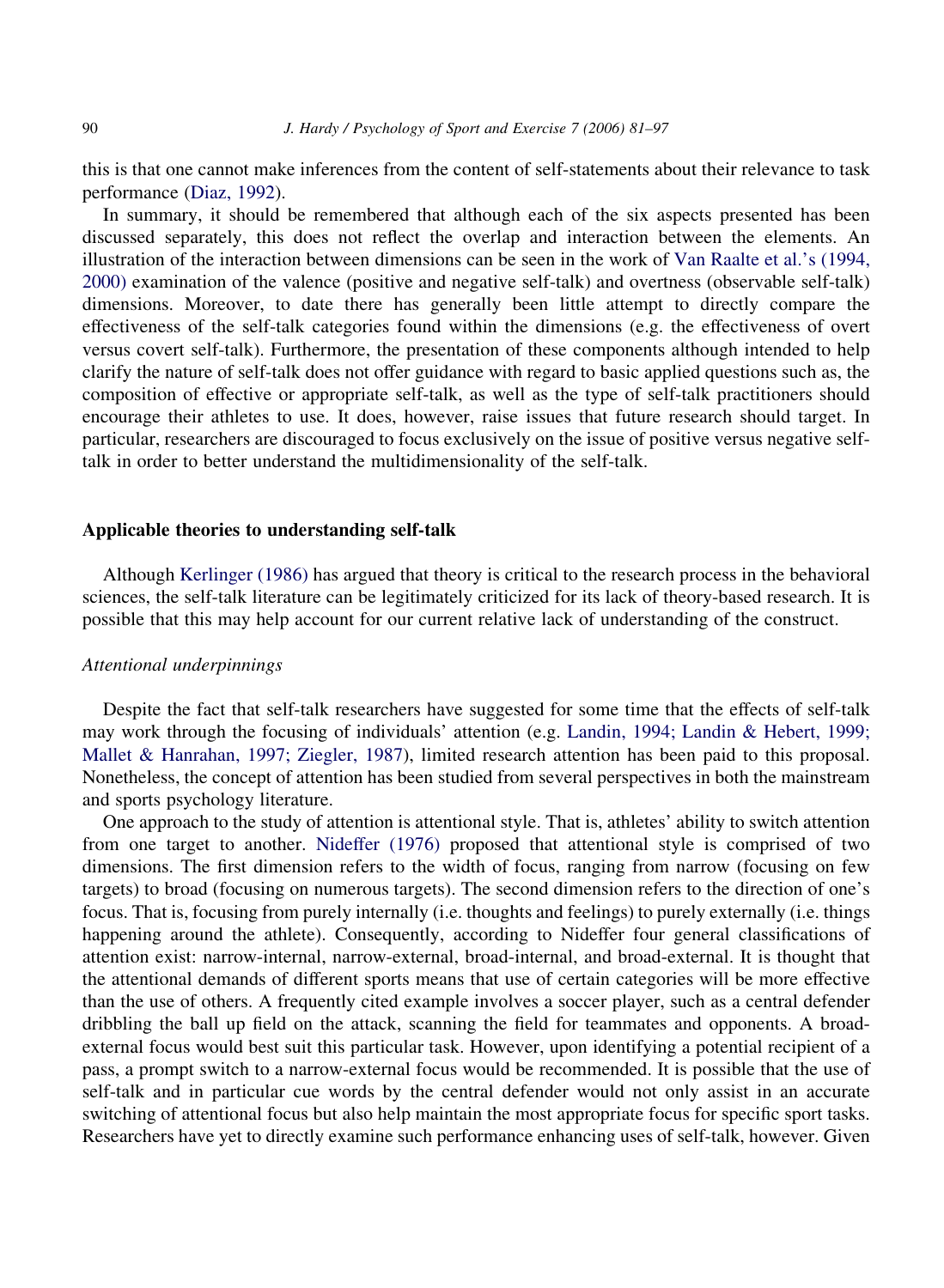the conscious processing hypothesis [\(Masters, 1992](#page-15-0)) and attentional focus (e.g. [Perkins-Ceccato,](#page-16-0) [Passmore, & Lee, 2003\)](#page-16-0) motor learning literatures, it could hypothesized that the most beneficial attention guiding form of self-talk for highly skilled athletes performing discrete motor skills (e.g. golf putting) would be narrow-external.

The lack of self-talk and attention oriented research may be partially accounted for by issues surrounding [Nideffer's \(1976\)](#page-16-0) conceptual framework and the measurement of attentional style. It is recommended that self-talk researchers interested in examining this association should avoid exclusive reliance on surveys such as the Test of Attentional and Interpersonal Styles ([Nideffer, 1976\)](#page-16-0). The employment of multiple strategies to the assessment of attention (e.g. eye gaze, psycho-physiological variables, surveys, and thought content analysis) is preferred [\(Hardy et al., 1996\)](#page-15-0).

While self-talk might influence one's attentional focus in a performance-enhancing manner, direct empirical examination of this hypothesis and the measurement of attention have been extremely limited in the self-talk literature. Although attentional focus has not been treated as a dependent or outcome variable, in its own right, preliminary support reflecting the possibility of attentional focus as an underpinning mechanism for self-talk's effects has been generated (e.g. [Landin & Hebert, 1999\)](#page-15-0). In two water-polo related experiments, Hatzigeorgiadis et al. (2004) found that improved performance and less self-reported interfering thoughts accompanied instructional and motivational self-talk interventions. Future research is needed, however, to follow-up and extend these findings. For example, the replication of such findings via the utilization of more objective measures of attention would strengthen the claim that one way self-talk can enhance performance is through alteration of attentional focus. It should be noted, however, it is unlikely that self-talk's possible influence on performers' attention adequately explains the influence of self-talk. As a result, it is most likely that reliance on the concept of attention as an explanation for self-talk's impact is restricting, albeit one that dovetails with the use and proposed effects of instructional self-talk; when conceptualized as an independent variable.

#### Information processing perspectives

An alternative explanation for the effect of self-talk orients around athletes' information processing [\(Landin, 1994\)](#page-15-0) and related use of rules to control behavior (Hayes, 1989). Landin proposed that verbal cues could influence all three functions of information processing to positively influence performance: (a) perceptual processing; (b) decision processing; and (c) effector processing [\(Wrisberg, 1993\)](#page-16-0). While the first two functions have a stronger association to skill acquisition than skill execution, the effector processing function has links to both. Thus, Landin suggests that verbal cues may help the beginners' search for correct task stimuli, as well as aid the decision-making process by reducing the number options available. Once the correct decision has been made, verbal cues can be forwarded to positively impact the effector processing function in two ways. First, verbal cues can be used to ready the body for action (e.g. the 'set' immediately prior to race initiation). Second, verbal cues can assist in the 'chunking' of multiple discrete aspects of an appropriate complex movement sequence. This in turn means that little attention is required during the performance of movement 'chunks'. Attention/ information processing is, however, required at the start of each 'chunk' ([Magill, 2001](#page-15-0)).

The use of rules to govern control over behavior can reduce the amount of information needed to be processed, thus aiding decision-making. Rule-governed behavior is "behavior that is controlled by the statement of a rule" [\(Ming & Martin, 1996, p. 236\)](#page-15-0). It differs from contingency-shaped behavior in that the latter is situationally specific behavior strengthened directly by the effects of consequences ([Ming &](#page-15-0)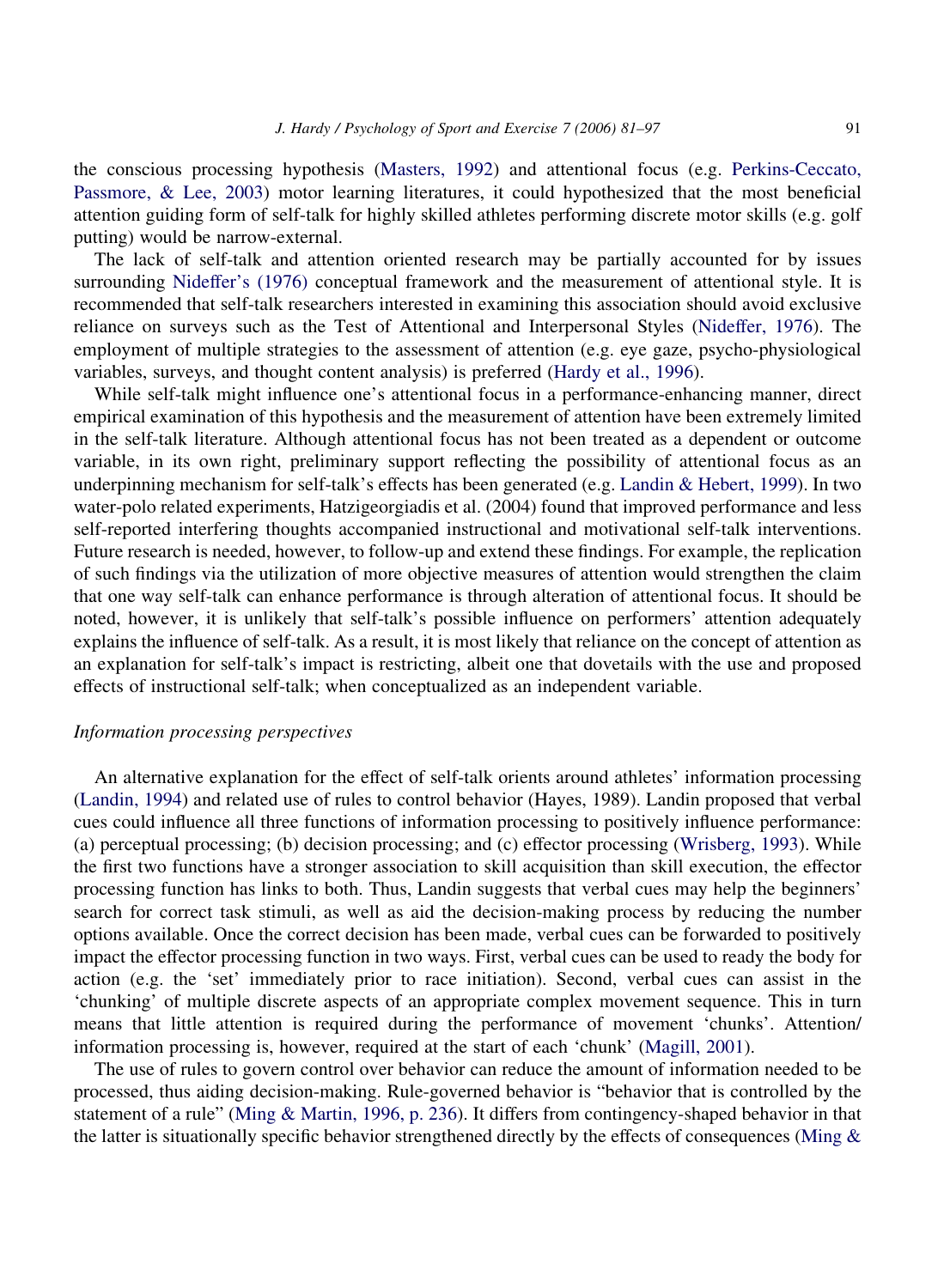[Martin, 1996](#page-15-0)). The essence of a rule-govern statement is that specific behaviors will pay off in certain situations. Complete rules are statements that include antecedents, behaviors, and consequences. Partial rules, however, do not include all three aspects, yet are still potent in their effect. An example may help to clarify the similarities and differences. A golfer's complete rule-governed statement may be "if I keep my head still then I will strike the ball cleanly". The rule 'head still' is an antecedent to the desired behavior that will in turn lead to the reinforcer, a clean strike. The same golfer's partial rule statement (a more realistic situation) may be simply 'head'. [Hayes \(1989\)](#page-15-0) proposes that the correct use of rules can influence changes in behavior more quickly than trial and error experiences. The presence and usefulness of partial rule-governed statements has overlap with self-talk and the phenomenon of its abbreviation. It is suggested that the two information-processing perspectives presented have greater relevance to the instructional aspects as compared to the motivational aspects of self-talk.

## Self-efficacy theory

[Bandura's \(1997\)](#page-14-0) self-efficacy theory is another possible theory applicable to the study of self-talk that has yet to be fully embraced by researchers interested in understanding self-talk. [Bandura \(1997, p. 3\)](#page-14-0) defined self-efficacy as "beliefs in one's capabilities to organize and execute the courses of action required to produce given attainments". Strengths of self-efficacy theory are its testable predictions and parsimony.

[Bandura \(1997\)](#page-14-0) proposed a number of sources for efficacious beliefs: (a) previous performance accomplishments; (b) vicarious experiences; (c) verbal persuasion; and (d) interpretation of physiological and affective states. Of particular relevance to self-talk is the third source of efficacy information, as the origin of verbal persuasion can be from others as well as the self. The importance of the credibility of the source of persuasion should be noted, however. That is, Bandura proposes that persuasive sources that are viewed by the recipient as being knowledgeable, and possessing task experience and expertise as having greatest persuasory potential. At a superficial level, it would seem that elite athletes may be perfectly positioned to benefit the most from persuasory self-talk.

Although verbal persuasion has been proposed to be a limited source of self-efficacy, [Bandura \(1997\)](#page-14-0) has suggested that persuasive statements can be a useful adjunct efficacy source. Recent research offers support to this proposition. [Wise and Trunnell \(2001\)](#page-16-0) varied the order of performance accomplishment, vicarious experience and verbal persuasion efficacy sources for a maximal bench press task. When the verbal persuasion statement given by a third person followed performance accomplishment, an increase in self-efficacy was demonstrated. It was suggested that the persuasive statement offered reinforcement to beliefs formed following a performance accomplishment. It must be noted, however, that the source of the persuasive message was not self-talk but rather was given by a certified strength and conditioning research assistant.

Rather than a source of self-efficacy, as described up to this point, it is possible that self-talk may play the role of a mediator within the confidence related construct's relationships. Drawing from [Bandura's](#page-14-0) [\(1997\)](#page-14-0) predictions, it would be hypothesized that self-efficacy will impact on athletes' emotional experiences via thought control (which could be operationalized to a limited extent as self-talk). Although [Hardy, Hall et al. \(2001\)](#page-15-0) found initial support for a link between self-talk (valance and directional motivation interpretation) and core affect, the theory-based mediatory role of self-talk has not been tested.

In fact, very limited self-talk research has been conducted with a focus on self-efficacy theory although it is possible to interpret previous self-talk studies as offering very preliminary support for the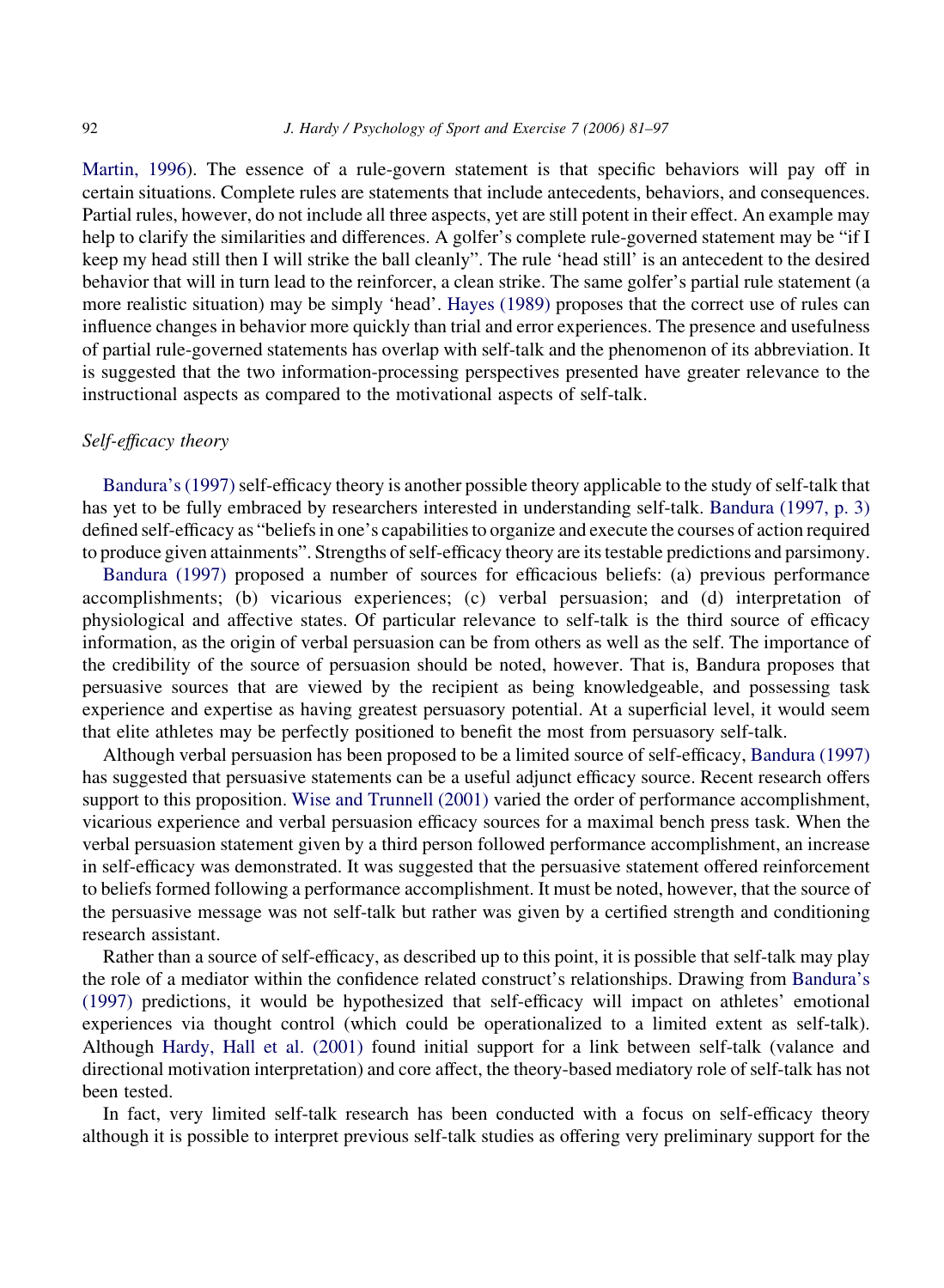application of the theory. For example, although self-efficacy was not measured, the beneficial performance effects of positive ('I can') self-talk ([Van Raalte et al., 1995\)](#page-16-0) might be explained in terms of increased efficacy. Furthermore, [Weinberg, Grove, and Jackson \(1992\)](#page-16-0) reported that tennis coaches frequently cited the promotion of positive self-talk as an efficacy building strategy. [Landin and Hebert](#page-15-0) [\(1999\)](#page-15-0) used varsity standard tennis players in a cue word, single-subject design study. Although increases in self-efficacy were found, this was not the primary purpose of the study and so this increase was not tested statistically. More recently, [Hardy et al. \(in press-a\)](#page-15-0) found preliminary support for a positive association between self-efficacy to perform a crunch sit-up task and the valance, as well as the directional interpretation dimensions of self-talk. To date, there has yet to be an in-depth examination of self-talk's possible relation with self-efficacy. Self-efficacy theory warrants explicit examination in relation to self-talk. This is because both instructional and motivational aspects of self-talk may influence self-efficacy. That is, self-talk may not only help increase athletes' confidence that they can achieve sporting goals, but may also be useful in offering instruction on how to achieve such goals. Future research not only needs to explicitly address relatively basic research questions, such as, establishing the causal direction of a self-talk–self-efficacy association but also explore more applied aspects of this theoretically derived relationship. Perhaps most pressing of these is how should athletes most effectively employ self-talk when attempting to boost their self-efficacy?

## Vygotsky's theory of cognitive development

Another theory that seemingly has application to self-talk is [Vygotsky's \(1986\)](#page-16-0) verbal theory of selfregulation. This theory proposes that human's develop cognitively to use language as a tool for thought. Vygotsky distinguishes between at least two forms of language: social speech and private speech (i.e. overt self-talk). This distinction reflects two very different functions of language, communicative and regulatory. This was one of the first verbal self-regulation theories to distinguish between speech for others and speech for the self ([Ramirez, 1992](#page-16-0)). According to Vygotsky, overt self-talk bridges social speech and covert self-talk. Thus, as a child develops they will increasingly employ self-talk that becomes more abbreviated and internalized. Covert self-talk is in effect, a more sophisticated level of cognitive functioning as compared to overt self-talk. This is not to say that adults never use overt selftalk in everyday life. Although adults may utilize overt self-talk relatively infrequently, such speech would be predicted by the theory to be demonstrated in demanding and challenging situations (e.g. learning novel tasks, public speaking, when under pressure). Although [Van Raalte et al. \(2000\)](#page-16-0) did not explicitly examine this theory; their results utilizing an observation technique offer some support to its applicability. Tennis players were found to use overt self-talk in what might be conceived as pressure situations such as, when serving, after service games were broken, when receiving service, and after losing points. Vygotsky not only suggests that overt and covert self-talk are similar to each other, as they are both speech for the self, but they also have structural similarities—abbreviation.

The sporting self-talk literature has touched upon this issue. Numerous studies provide support for the use of cue words (i.e. abbreviated self-talk) as a technique to increase performance. For example, [Landin](#page-15-0) [and Hebert \(1999\)](#page-15-0) assigned the cue words 'split' and 'turn' in order to improve the volleying technique of varsity standard tennis players. These cues were constructed to represent phases of the net volley stroke; splitting the legs shoulder width apart for a balanced position and then to remind the tennis player to turn the shoulders in order to reduce excessive racket head movement. Quantitative and qualitative improvements were observed. Another illustration of the effectiveness of cue words comes from a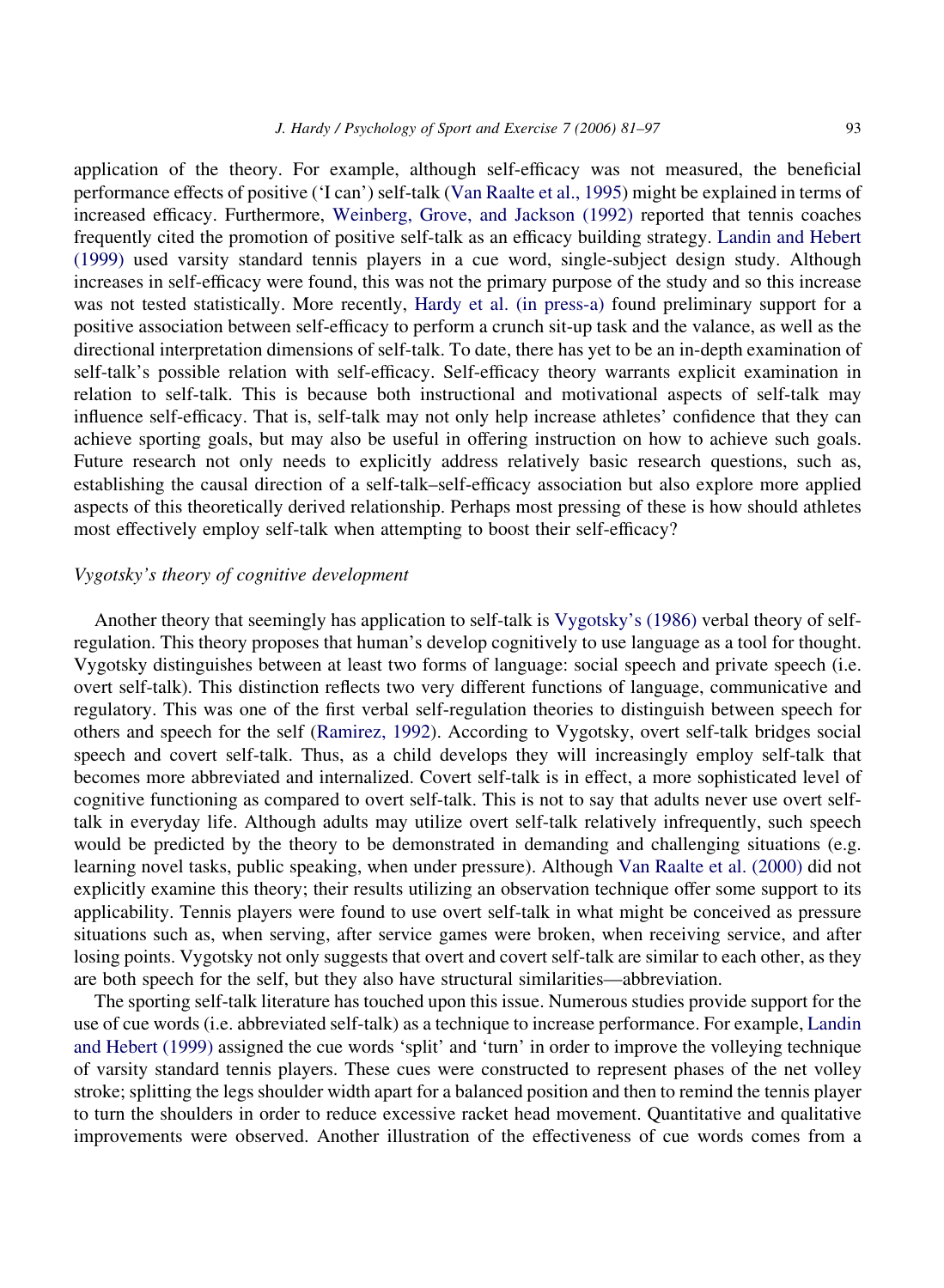sample of elite Australian sprinters. [Mallet and Hanrahan \(1997\)](#page-15-0) assigned the sprinters the words 'push', 'heel', and 'claw' to be verbalized during the 0–30, 30–60, and 60–100 m phases of a 100 m sprint. An approximate 2% increase in performance was witnessed—a practically important improvement, given the elite nature of the sample.

[Vygotsky \(1986\)](#page-16-0) expands the notion of abbreviation to include not only grammatical but psychological abbreviation. Thus, the subject or focus of the self-talk need not be present; the speaker automatically knows what it is they are talking about. Although Vygotsky's theory offers some insight into individuals' use of self-talk, to date, sport self-talk researchers have not examined the utility of Vygotsky's theory to their own domain of interest. Given that his theory would predict changes in the use of self-talk across challenging pressure filled and pressure less situations, it would seem that examination of the theory's predictions would be quite informative, especially with regard to differences in the use of self-talk across competition and practice settings. Initial research by [Hardy, Hall et al.](#page-15-0) [\(2001\) and Hardy et al. \(in press-b\)](#page-15-0) has identified differences in the use of self-talk across these two settings. Moreover, given that some athletes may spend up to 90% of their time training and practicing, future research should focus on this much overlooked athletic context.

#### Imagery models

The aspect of psychological subject of self-talk or the focus of the self-talk has overlap with one of the key components of [Ashen's \(1984\)](#page-14-0) ISM triple-code mental imagery model-meaning. According to Ashen, it is possible for two imagers to imagine exactly the same images but have very different interpretations of the same imagery content. Consequently, the meaning of an image is idiosyncratic and personal to the imager. It could be argued that the same is true for the meaning associated with an individual's self-talk (e.g. motivational interpretation dimensions). Although Ashen's model focuses on mental imagery rather than self-talk and so may seem a little out of place within a section on theories applicable to self-talk, there are other mental imagery related models that incorporate verbalizations as an integral aspect of each respective model. For example, [Paivio's \(1971\)](#page-16-0) dual coding theory of verbal and non-verbal (or imaginal) coding is perhaps the most well known. This theory not only distinguishes between these two different ways of processing information, an issue explored by [O'halloran and Gauvin](#page-16-0) [\(1994\),](#page-16-0) but the meaning (or semantic representation) associated with images and words is also emphasized.

The Action–Language–Imagination (ALI) model of motor imagery [\(Annett, 1988](#page-14-0)) proposes a close link between imagery and a verbal system for processing information in the motor domain. According to Annett, motor imagery forms a bridge between two independent information-encoding systems. Thus, the motor system is responsible for the encoding of human actions via demonstration, whereas the verbal system is related to information acquired from spoken and/or written instructions. The action–language bridge, served by motor imagery, allows actions to be described, actions to be created, as well as allowing the individual to be able to respond to verbal instruction. [Annett \(1994\)](#page-14-0) summarized the supportive evidence for the pivotal role of imagery. Moreover, in line with the predictions of the ALI model, [Hall, Moore, Annett, and Rodgers \(1997\)](#page-15-0) demonstrated that subjects assigned to an imagery plus verbal cues treatment group learned more movement patterns than subjects performing either strategy separately (as cited by [Hall, 2001](#page-14-0)). A sports example may help to illustrate the role of actions, language, and imagery. A squash professional teaching a novice how to stand in preparation to receive a service could demonstrate the correct stance, and/or offer verbally instructions regarding where his/her feet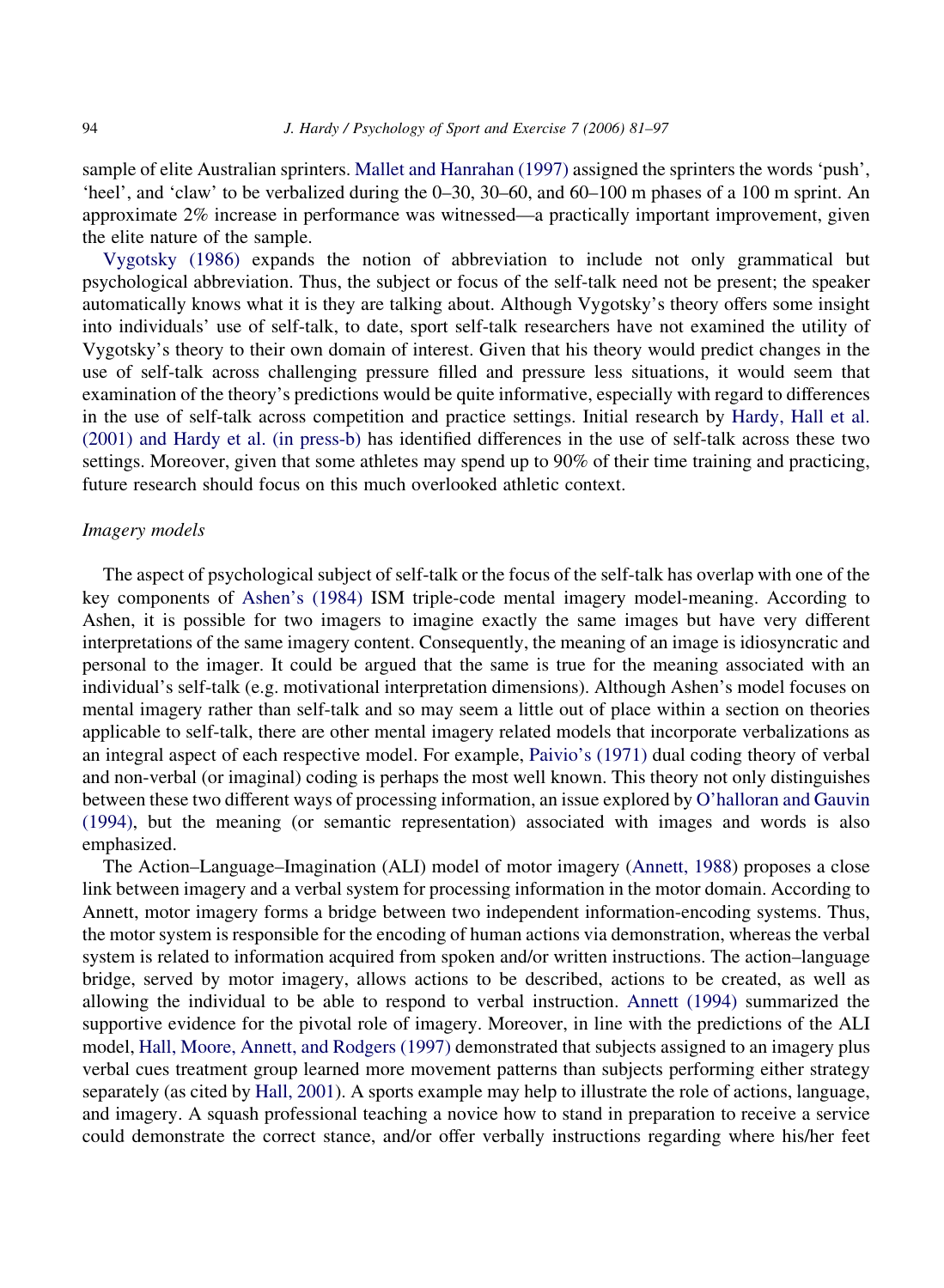<span id="page-14-0"></span>should be positioned and how the novice should hold the squash racquet. It might be most efficient, however, if the professional simply asked the beginner to stand like a "[Native North American] Indian on the war-path waving a tomahawk" (Annett, 1994, p. 13). There are some interesting applications of Annett's ALI model. For example, can self-talk be used on its own, or is there an additive effect for the use of self-talk with mental imagery? With regard to the ALI model's pertinence to self-talk it is proposed that this is restricted to the instructional aspects of the mental skill.

In closing, please note that the theoretical approaches to the study of self-talk presented in this section vary in both their applicability and the amount of previously conducted research with an emphasis on self-talk. Furthermore, it is unlikely that the approaches forwarded are sufficiently thorough on their own to fully explain every aspect of self-talk. It is suggested, however, that Bandura's (1997) self-efficacy theory has particular relevance to the study of self-talk, as it seems to have application to both its instructional and motivational aspects and allows investigators to conceptualize self-statements as an independent, mediating, or dependent variable.

# Acknowledgements

The author would like to thank Drs. Mark Eys, Craig Hall, and Sheldon Hanton, as well as two ananymous reviewers, for their insightful comments on earlier versions of this manuscript.

#### References

Ahsen, A. (1984). ISM: The triple code model for imagery and psychophysiology. Journal of Mental Imagery, 8, 15–42.

- Annett, J. (1988). On knowing how to do things. In H. Heuer, & C. Fromm (Eds.), Generation and modulation of action patterns. London: Martinius Nijhoff Publishers.
- Annett, J. (1994). The learning of motor skills: Sports science and ergonomics perspectives. Ergonomics, 37, 5–15.

Bandura, A. (1997). Self-efficacy: the exercise of control. New York: Freeman.

- Bull, S. J. (1991). Personal and situational influences on adherence to mental skills training. Journal of Sport and Exercise Psychology, 13, 121–132.
- Bunker, L., Williams, J. M., & Zinsser, N. (1993). Cognitive techniques for improving performance and building confidence. In J. M. Willaims (Ed.), Applied sport psychology: Personal growth to peak performance2nd ed.. Mountain View, CA: Mayfield.
- Carron, A. V. (1993). The Coleman Roberts Griffith address: Toward the integration of theory, research, and practice in sport psychology. Journal of Applied Sport Psychology, 5, 207–221.
- Carron, A. V., Brawley, L. R., & Widmeyer, W. N. (1998). The measurement of cohesiveness in sport groups. In J. L. Duda (Ed.), Advances in sport and exercise psychology measurement. Morgantown, WV: Fitness Information Technology Inc.
- Chroni, S. (1997). Effective verbal cues make the skier's and coach's lives easie American Ski Coach, 1813–14,19.
- Dagrou, E., Gauvin, L., & Halliwell, W. (1992). Effets du langage positif, négatif, et neuter sur la performance motrice [Effects] of positive, negative, and neutral self-talk on motor performance]. Canadian Journal of Sports Sciences, 17, 145–147.
- Deci, E. L., & Ryan, R. M. (1985). Intrinsic motivation and self determination in human behavior. New York: Plenum Press.
- Diaz, R. M. (1992). Methodological concerns with private speech. In R. M. Diaz, & L. E. Berk (Eds.), Private speech: From social interactions to self-regulation. Hillsdale, NJ: Lawrence Erlbaum.
- Goodhart, D. E. (1986). The effects of positive and negative thinking on performance in an achievement situation. Journal of Personality and Social Psychology, 51, 117–124.
- Greenspan, M. J., & Feltz, D. L. (1989). Psychological interventions with athletes in competitive situations: A review. The Sport Psychologist, 3, 219–236.
- Hackfort, D., & Schwenkmezger, P. (1993). Anxiety In R.N. Singer, M. Murphey, & L.K. Tennant, (Eds.). Handbook of research on sport psychology (pp. 328–364). New York: Macmillan.
- Hall, C.R. (2001). Imagery in sport and exercise. In R. Singer, H. Hausenblas, & C. Janelle (Eds.). Handbook of sport psychology (2 nded., pp. 529–549). New York: Wiley.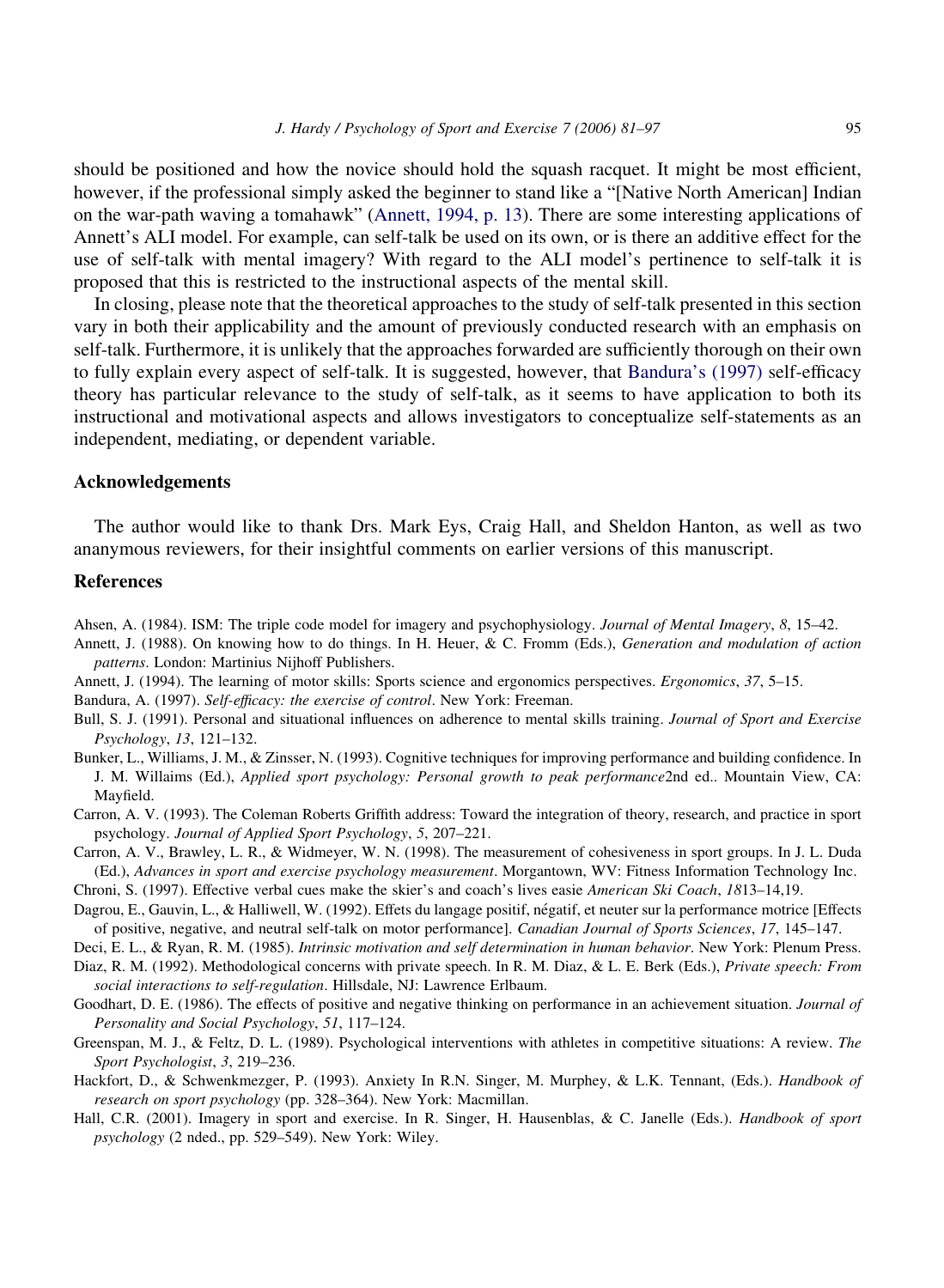- <span id="page-15-0"></span>Hall, C., Moore, J., Annett, J., & Rodgers, W. (1997). Recalling demonstrated and guided movements using imaginary and verbal rehearsal strategies. Research Quarterly for Exercise & Sport, 68, 136–144.
- Hanton, S., & Jones, G. (1999). The effects of a multimodal intervention program on performers. II. Training the butterflies to fly in formation. The Sport Psychologist, 13, 22–41.
- Hardy, J., Gammage, K., & Hall, C. R. (2001). A description of athlete self-talk. The Sport Psychologist, 15, 306–318.
- Hardy, J., Hall, C. R., & Alexander, M. R. (2001). Exploring self-talk and affective states in sport. Journal of Sport Sciences, 19, 469–475.
- Hardy, J., Hall, C. R., Gibbs, C., & Greenslade, C. (in press-a). Self-talk and gross motor skill performance. Athletic Insight.
- Hardy, J., Hall, C. R., & Hardy, L. (2004). A note on athletes' use of self-talk. Journal of Applied Sport Psychology, 16, 251–257.
- Hardy, J., Hall, C. R., & Hardy, L. (in press-b). Quantifying athletes' self-talk. Journal of Sport Sciences.
- Hardy, J., Hardy, L., & Hall, C. R. (2001). Self-talk and perceived exertion in physical activity. Poster presented at the meeting of the Association for the Advancement of Applied Sport Psychology, Orlando, FL.
- Hardy, L., Jones, G., & Gould, D. (1996). Understanding psychological preparation for sport: Theory and practice of elite performers. Chichester: Wiley.
- Harvey, D. T., Van Raalte, J. L., & Brewer, B. W. (2002). Relationship between self-talk and golf performance. International Sports Journal, 6, 84–91.
- Hayes, S. C., Rosenfarb, I., Wulfert, E., Munt, E. D., Korn, Z., & Zettle, R. D. (1985). Self-reinforcement: An artifact of social standard setting? Journal of Applied Behavior Analysis, 18, 201–214.
- Hayes, S. C. (Ed.). (1989). Rule-governed behavior: Cognition, contingencies, and instructional control. New York: Plenum Press.
- Hatzigeorgiadis, A., Theodorkis, Y., & Zourbanos, N. (2004). Self-talk in the swimming pool: The effects of self-talk on though content and performance on water-polo tasks. Journal of Applied Sport Psychology, 16,138–150.
- Highlen, P. S., & Bennett, B. B. (1983). Elite divers and wrestlers: A comparison between open- and closed-skill athletes. Journal of Sport Psychology, 5, 390–409.
- Jackson, R.C., & Wilson, R. (1999). Using 'swing thoughts' to prevent paradoxical performance effects in golf putting In M.R. Farrally & A.J. Cochran (Eds.), Science and golf III: Proceedings of the world scientific congress of golf London: E & F.N. Spoon.
- Jones, G., Swain, A. B. J., & Hardy, L. (1993). Intensity and direction dimensions of competitive state anxiety and relationships with performance. Journal of Sports Sciences, 11, 525–532.
- Kerlinger, F. N. (1986). Foundations of behavioral research(3rd ed.). New York: Holt, Rinehart, & Winston.
- Kyllo, L. B., & Landers, D. M. (1995). Goal setting in sport and exercise: A research synthesis to resolve the controversy. Journal of Sport and Exercise Psychology, 17, 117–137.
- Landin, D. (1994). The role of verbal cues in skill learning. Quest, 46, 299–313.
- Landin, D., & Hebert, E. P. (1999). The influence of self-talk on the performance of skilled female tennis players. Journal of Applied Sport Psychology, 11, 263–282.
- Lazarus, R. S. (1982). Thoughts on the relation between emotion and cognition. American Psychologist, 37, 1019–1024.
- MacKay, D. G. (1992). Construction on theories of inner speech. In d. reisberg (Ed.), Auditory imagery (pp. 121–149). Hillsdale, NJ: Lawerence erlbaum Associates.
- Magill, R. A. (2001). Motor learning: Concepts and applications(6th ed.). New York: McGraw-Hill.
- Mahoney, M. J., & Avener, M. (1977). Psychology of the elite athlete: An exploratory study. Cognitive Therapy and Research, 6, 225–342.
- Mallet, C. J., & Hanrahan, S. J. (1997). Race modeling: An effective strategy for the 100 m sprinter? The Sport Psychologist, 11, 72–85.
- Masters, R. S. W. (1992). Knowledge, knerves and know-how: The role of explicit versus implicit knowledge in the breakdown of a complex motor skill under pressure. British Journal of Psychology, 83, 343–358.
- Masters, R. S. W. (2000). Theoretical aspects of implicit learning in sport. International Journal of Sport Psychology, 31, 530–541.
- Ming, S., & Marten, L. G. (1996). Single-subject evaluation of ST package for improving figure-skating performance. The Sport Psychologist, 10, 227–238.
- Moran, P. A. (1996). The psychology of concentration in sport performance. East Sussex, UK: Psychology Press Publishers.